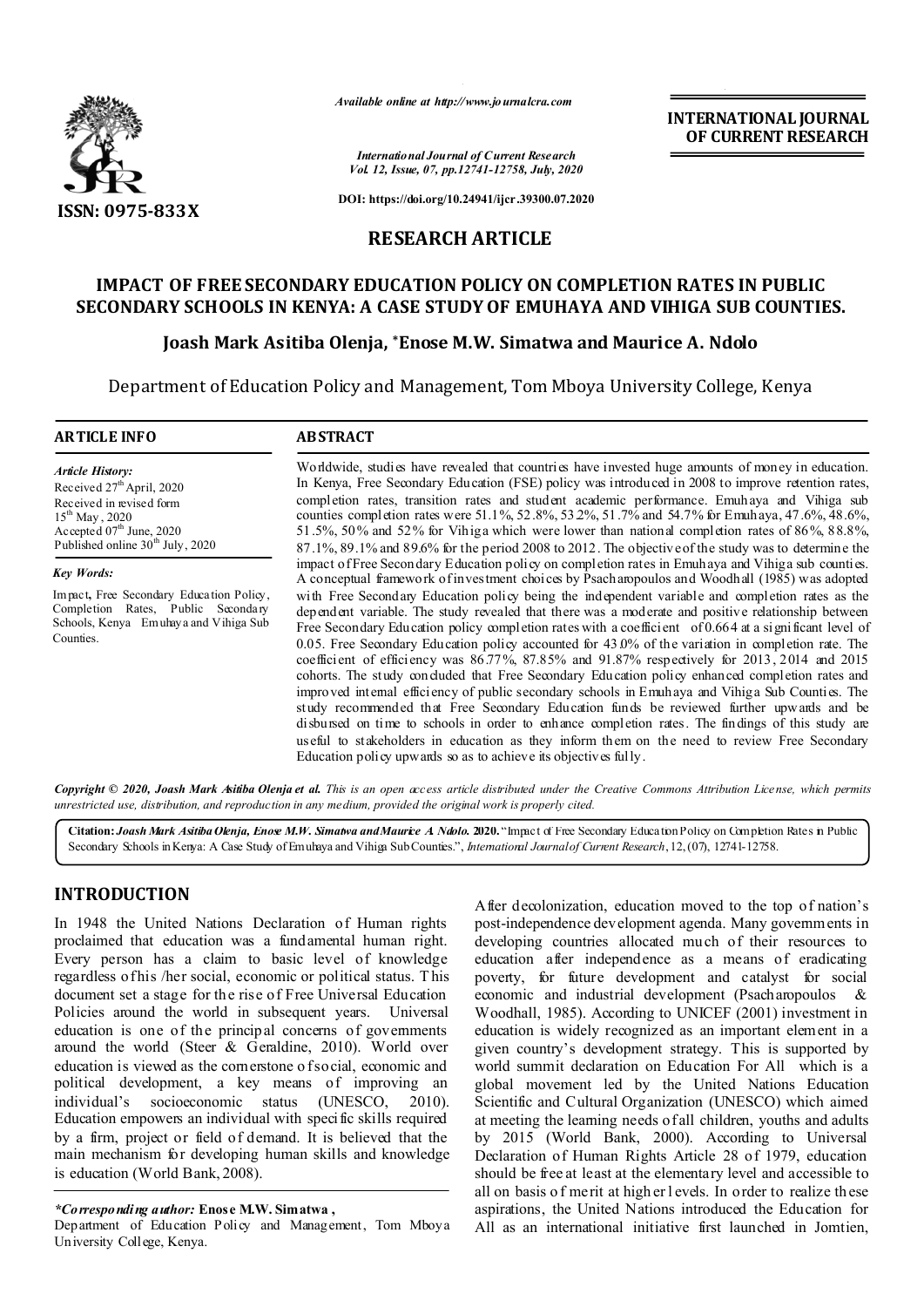Thailand in 1990 to bring the benefits of education to every citizen in every society (Education for All Global monitoring Report UNESCO, 2009). United Nations Human and Regional Organization (2012) point out that education is both a human right in itself and an indispensable means of realizing other human rights. World Bank (2011) states that some countries are now declaring free universal secondary education. In this respect countries like Angola, Benin, Botswana, Uganda and several other Sub-Saharan Africa countries have introduced Free Secondary Education policy to be in line with Education for All goals and Sustainable Development Goals. With the declaration of Free Primary Education policy in January 2003, the government o f Kenya accelerated its speed to meet one o f the goals of the Education for All of free and compulsory primary Education affirmed at Jomtien, Thailand (1990) and Dakar, Senegal (2000). The world summit for children (1990) and the world summit of population and development (Cairo Summit, 1999) recognized basic education as a human right and a means of social, economic and political development. The Education for All framework for action in sub-Saharan Africa Education for African Renaissance in the 21st Century the Johannesburg declaration for African based on the ideology of African Renaissance. The emphasis is on the fact that education in Africa shall prepare A frican people to take control of their own destiny, liberate them from dependence and endow them with initiative, creativity, critical thinking, enterprise, democratic values, pride and appreciation of diversity. Secondary school education was incorporated as part of Basic Education in 2008 by the Kenya government and tuition free secondary Education or subsidized secondary education was declared (Republic of Kenya, 2008). Introduction of FSE programme has led to increased enrollment from 2.0 million in 2013 to 2.8 million in 2017. The secondary Gross enrolment rate increased from 54.3% in 2013 to 69% in 2017 while NER increased from 38.5% to 51.1% in same period. This implies that approximately 48.9% of secondary school going age children are not enrolled in secondary schools (Republic of Kenya, 2019). Accordingly, secondary school education is supposed to enable the children from poor households acquire a quality education that enables them to access opportunities for self-advancement and be productive members of the society.

Secondary education is significantly correlated to economic growth, social development and to realization of Sustainable Development Goals, improvement in Individual earnings, decline in fertility and child mortality and increase in overall health and nutritional levels of a nation (UNESCO, 2014). UNESCO (2014) considered low retention in education sector as also to a nation and that it shows unfulfilled objective for an individual and community. Students who are not retained at secondary level means a great loss of potential workforce to a country. This justifies the high er expenditure on education by many national governments which is estimated to be between 4 to 6 percent their Gross Domestic Product (Martinez & Terway, 2016). Completion rates of students in secondary schools vary from one region to another internationally. T his is because different nations are in different stages of extending universal secondary education (Booth & Bruce, 2009). Brown (2009) argued that, among developed countries the high school completion rates are generally as high as or higher than in the United States, though the nature of the secondary programs varies considerably. Completion rates in other countries lag behind those in developed countries, but secondary enrollments and completion rates have been increasing

worldwide (Bryk & Thum, 2009). There are also differences in completion rates associated with socio-economic and demographic factors. One notable demographic difference concerns the completion rates for males and females, females are more likely to complete school in developed countries (Bryk & Thum, 2009). In Latin America and the Caribbean both male and female students are more likely to complete schooling leading to high school completion rates than in the rest of the world (Botvin & Eng, 2011). According to World Bank (2005) to achieve high rate of secondary completion rates developed countries such as Germany, Britain, United States of America and others have education subsidized system that adequately fund the poor in secondary edcation. A study by Lewin (2008) on Financing Education in Mauritius found that subsidized secondary education in Sub Saharan Africa had led to high completion rates. In some African countries, the percentage of high school students reaching final grade in 2006 and 2010 ranged between 47 and 99 percent, with Mauritius having the highest and Ethiopia the lowest. The percentage o f girls reaching final grade was higher than boys in Botswana, Algeria, Mauritius, Namibia, Niger and Tunisia. Mauritius had the highest percentage of 99 percent for girls reaching final grade, while Chad had the lowest percentage (Herring, 2009). As countries sought to increase educational participation, higher enrolment was not their only concern. They also sought to ensure that students progressed through the education system smoothly, and that they achieved higher levels of school completion (Herring, 2009).

Rwanda and Uganda abolished lower secondary fees in 2006 and 2007 respectively (Muhindi, 2012). The government of Rwanda has nine years of free basic education from primary to lower secondary for free (UNESCO, 2007). This policy has led to high completion rates. Kazuya Masuda and Chikako Yamauch (2016) did a study on effects of the universal fee-free secondary schooling program in Uganda on access, completion and achievement of the students. Longitudinal survey was used to get data from 940 sampled schools in 2003, 2005 and 2009. Descriptive statistics was us ed to analyze and report findings. The researcher employed interviews to collect data. This study used descriptive statistics in form of percentages. It used households as unit of analysis. The use of principals and education officers could have added value to this study. T he study found out that universal free secondary schooling increased the number of the stud ents taking the secondary school exit exam by 16%. T he findings suggested that the cost of schooling remained the major constraint on the post primary education, and the universal free secondary education program improved completion rates. The study also found that universal tuition waiver program increased the share of female among the secondary school graduates, reducing the gender enrolment gap in post primary education. Free Secondary Education policy was introduced to improve; retention rates, completion rates, transition from secondary to university and student academic performance (Ministry of Education, 2007). Despite the introduction of Free Secondary Education policy the situation is still wanting. In Emuhaya and Vihiga sub counties retention rates from 2004 to 2007 were 48.1%, 50.6%, 47.5% and 51.1% respectively for Emuhaya, 48.5%, 49.2%, 54.4% and 52.7% respectively for Vihiga which were lower than national retention rates of 78.4%, 81.0%, 79.7% and 82%. Completion rates were 47.1%, 45.7%, 47.4% and 45.8% respectively for Emuhaya, 44.2%, 48.2%, 44.7%, and 40.3% respectively for Vihiga which were lower than national completion rates of 82.4%, 81.7%, 84.2%, and 83.7%.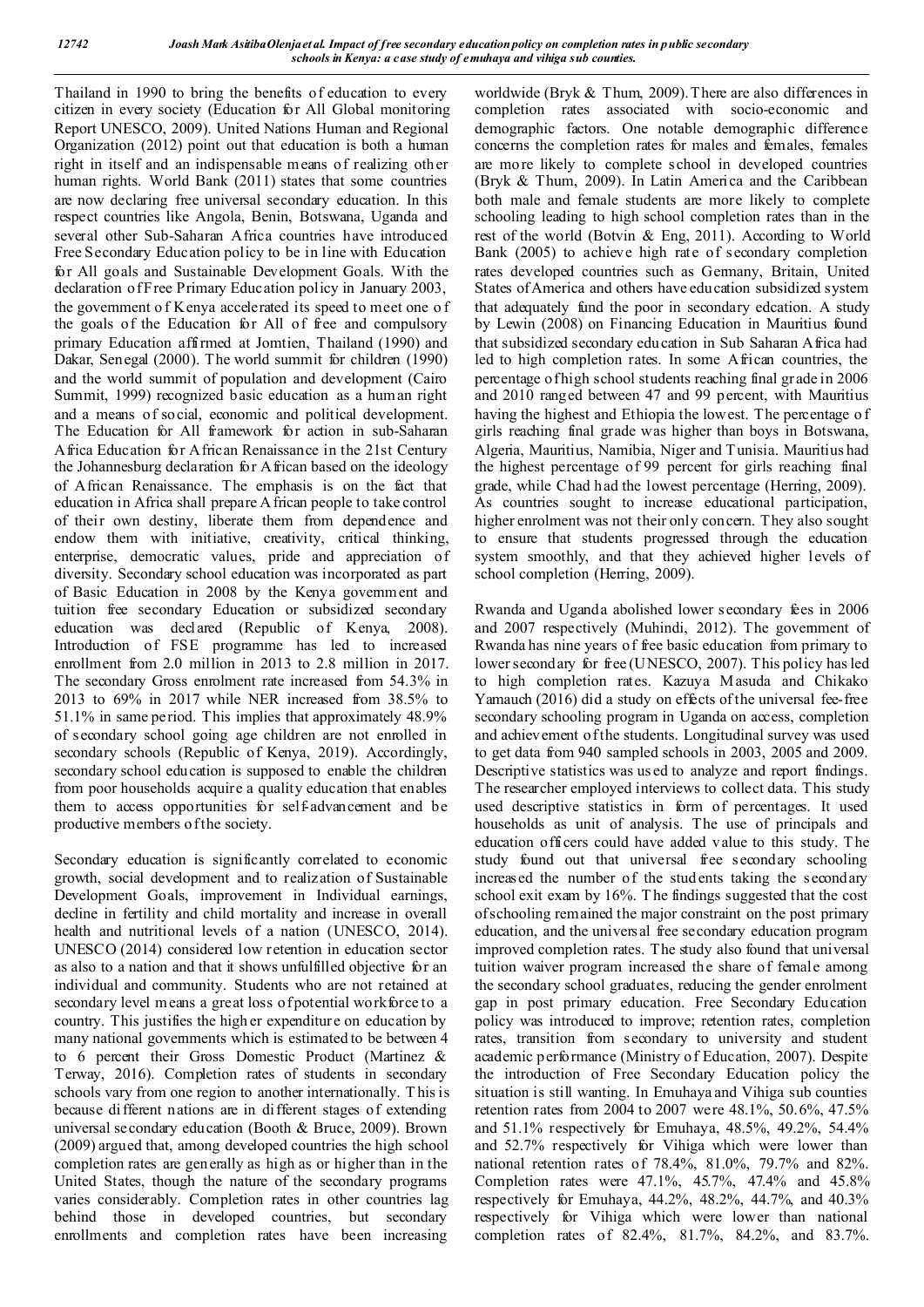Transition rates were 22.0%, 18.0%, 25.0% and 24.6% respectively for Emuhaya, 17.4%, 21.0%, 23.0% and 19.0% respectively for Vihiga which were lower than national transition rates of 41.1%, 43.0%, 46.2% and 47.1%. Kenya Certificate o f Secondary Education performances mean score were 4.3, 4.1, 4.9 and 4.6 respectively for Emuhaya, 4.2, 3.8, 4.4 and 3.9 respectively for Vihiga which are below the average mean score of 6.0 (Kenya National Examination Council, 2007). Free Secondary policy was introduced in Kenya in 2008 to enhance completion rates (Ministry of Education, 2007). Massive poverty has crippled many families' efforts to ensure children complete their education despite the introduction of Free secondary education (Kendall, 2008). With the limited resources that some families have, Toldson (2008) argues that, they prefer to send boys to school since it is believed that they are the future w ealth sources to their parents than the girls, as it is hoped they will go on to be breadwinners. Reports by the Ministry of Education revealed that despite enormous gains on access to education; there are dropouts of female and male students in secondary s chool and a d ecline in completion rates (Ministry of Education Science & Technology, 2010).

Studies by International Labor organization (2010) on micro factors inhibiting education retention and completion by children from vulnerable communities in Kwale District, Kenya revealed various factors. These factors included; parents ignorance, low literacy levels, religious factors, decision by father, absenteeism, early marriages, early pregnancy, human wildlife conflicts, sickness, distances from home to school and beliefs in witchcraft. The study concentrated on factors inhibiting completion rates while this study intended to find out if the factors have been eliminated by FSE policy by determining completion rates and impact of FSE policy on completion rates which the study did not address. Osodo (2010) in his study on socioeconomic factors hindering promotion of secondary education in Siaya revealed that parents with low income were unable to ensure their children complete secondary school education. School levies such as lunch programme, development funds, school uniform fees and money for text books resulted to dropouts leading to low completion rates. Osodo's study embraced questionnaires and interview schedule whereas this study added Focus Group Discussions and document analysis guide as instruments of data collection to get varied results. Study by K asuma (2012) on completion rates in public mixed secondary schools in Kirinyaga County, Kenya, found that the main factors affecting completion rate are poverty, teenage pregnancy, early marriages, child labor, indiscipline cases, illicit brew, poor performance and lack of guidance and counseling. Kasuma's study used only descriptive survey design and studied girl's completion rate in public mixed day secondary schools. This design was not adequate since the intention of the study was on what has already occurred the use of ex-post facto research design would have made the study more complete in bringing out the real intent of the study. T his study employed Ex-post facto, descriptive and co relational research designs to determine the impact of Free Secondary Education policy on completion rates. The use of more than one research design provided better understanding of research problem than either approach alone (Kothari, 2008). Study by Apiyo and Simatwa (2012) on Influence of Free Secondary Education on Girl Child Participation in Education in Mixed Day Secondary School in Siaya, found that there was increase in number of students who completed secondary education after introduction

of FSE policy. Her study was based on girl child participation in mixed day secondary schools. Study that gives equal opportunity to both gender was therefore necessary to determine impact of FSE policy on completion rate in public schools. The current study was based on public secondary schools regardless of category of school and gender so as to give a clear general picture of impact of FSE policy on completion rates. Study by Comboni Missionaries Kenya (2012) established that Turkana District registered one of the lowest gross enrollment, retention and completion in the country. Out of 33% of children of age 5-10 that started schooling, 69.2% did not complete primary school education. Data was analyzed using percentages. The study only used percentages to analyze data but inferential statistics was not done to determine the level o finfluence. The study focused on Public primary schools. This study looked at the impact of FSE policy on completion rates in Public secondary schools.

A Study done by Ngwili (2014) on factors influencing student's completion rates in public day and boarding secondary schools in Kibwezi District, Makueni County found that funds from Free Day Secondary Education are used to enhance educational facilities in day secondary schools, this has provided ideal environment for quality education, hence improved completion rates. The study design was descriptive survey, the target population was 632 and the s ample size was 242 respondents. T his design alone was not adequate since the intention of the study was on what has already occurred the use of Ex-post facto research design would have made the study more complete in bringing out the real intent of the study. The study concentrated on the factors influencing students' completion rates in public day and boarding secondary schools but did not compute completion rates. This study employed Ex-post facto, descriptive and co relational research d esigns to determine the impact of Free Secondary Education policy on completion rates and completion rates were calculated. Makokha (2016) did a study on the Effect of Free Tuition Secondary Education Policy on Completion rate in Public Secondary Schools in Emuhaya Sub County and embraced Expost facto and descriptive research designs. The study established that free secondary Tuition education had a positive effect on completion rate since it improved. Data was analyzed using descriptive statistics in form of percentages. Completion rates were determined in general for the Sub County, however if completion rates for individual schools were determined it could have added value. His study looked at effect which is short term while this study looked at impact which is long term effect. Makokha used Ex-post facto and descriptive research designs while this study used Ex-post facto, descriptive and co relational research designs. Ngwacho, Theodre and Chemwai (2017) in their study on impact of hidden costs of Free secondary Education on student completion rate in Kisii County found there was a strong positive inter relationship between completion rates and hidden costs. This implied that as hidden costs increased the number of students who failed to complete the four year of schooling also increased. These findings concur with Osodo (2010) who found that School levies such as lunch programme, extra tuition may also result to dropout leading to low completion rate. The findings also concur with findings by Omandi (2015) who found that parents are still expected to meet educational costs in spite of the subsidized education by free day secondary education by the government.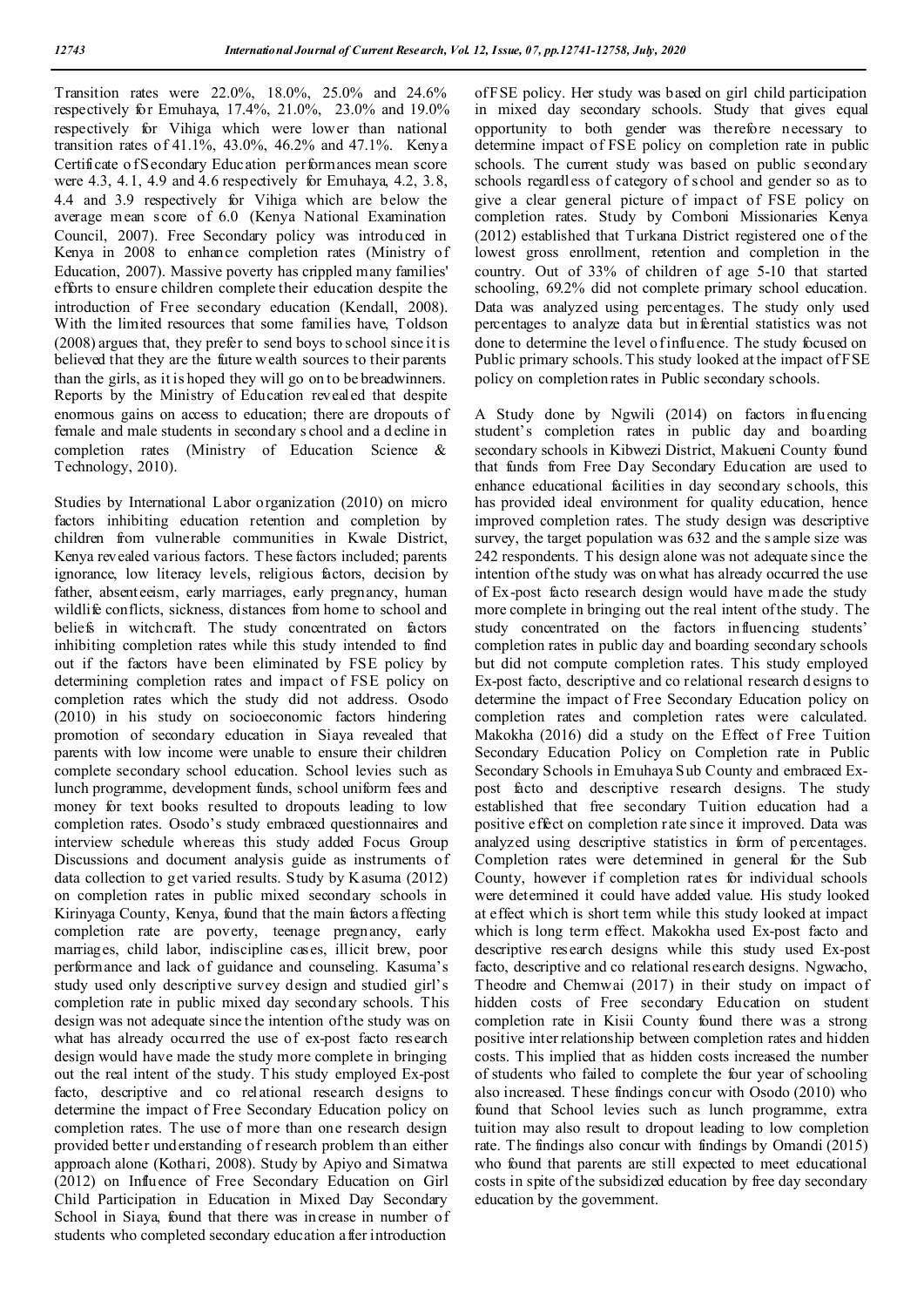Muhindi (2012) conducted a study in Nyeri County to establish the challenges facing implementation of free day secondary education: a case study of Nyeri South District, Nyeri County in Kenya. Descriptive survey design was adopted to conduct the study. Data was collected using two sets o f instruments, a questionnaire for the principals and observation guide. Data was analyzed and presented using frequency distribution tables, bar graphs, pie charts and frequency polygons. The study found that girl's completion rates at secondary level was low. Despite this study using an appropriate research methodology, the study looked at challenges facing implementation of free day secondary education. It is on this basis that my study found a research gap on the impact free secondary education on Completion rates.

Chepkoech (2018) did a study on extent of effect of Tuition Free secondary education subsidy on completion rates in Public secondary schools in Kasarani, Nairobi County. The study used descriptive survey design. Data was analyzed using descriptive statistics in form of percentages. The study established that Tuition Free secondary education subsidy was effective in increasing completion rates as reported by 71.4 percent of principals. The study did not calculate completion rates whi ch could h ave added more v alue to the findings. The study looked at extent of effect of Tuition Free secondary education subsidy on completion rates in Public secondary schools. This study looked at the impact of FSE policy on completion rates in secondary schools.

Mwangi (2018) did a study on the Influence of Free Secondary Education Policy on Completion rate in Public Day Secondary Schools in Kitui County and used descriptive research d esign. The study established that Free Secondary Education policy influenced completion rates signi ficantly by 0.127 level of significant implying that Free Secondary policy had helped students complete their studies. However the funds were inadequate to keep students in school for the whole year. Completion rates were determined in general for County, however if completion rates for individual schools were determined it could have added value**.** The study focused on day secondary s chools only yet even boarding schools receive the money from the government**.** This study focused on both day and boarding secondary schools. Mwangi used descriptive research design while this study used Ex-post facto, descriptive and co relational research designs. From the studies reviewed Osodo (2010), Kasuma (2012), Apiyo (2012), Comboni Missionaries Kenya (2012), Ngwili (2014), Makokha (2016), Obae, Cheloti and Mwangi (2017), Ngwacho, Theodre and Chemwai (2017), Muhindi (2012), Chepkoech (2018) and Mwangi (2018), no study has addressed the impact of FSE policy on completion rates. T his is the knowledge gap that this study filled using Emuhaya and Vihiga Sub Counties as the sites for the study. According to Economic Surveys 2005, 2006, 2007 and 2008 completion rates nationally were 82.4%, 81.7%, 84.2% and 83.7% respectively. However when national data was compared with di fferent Sub counties, disparities was noted. In Emuhaya and Vihiga sub counties completion rates from 2004 to 2007 were 47.1%, 45.7%, 47.4% and 45.8% respectively for Emuhaya, 44.2%, 48.2%, 44.7% and 40.3% respectively for Vihiga which were lower than national completion rates. This implied that in Emuhaya and Vihiga Counties on average  $45.4\%$  of students who joined form one were able to continue with their education up to form four which is lower than the average national figure of 80.3%. This indicated that despite national completion rates being high in

Emuhaya and Vihiga Sub Counties only 45.4% of students who joined form one were able to continue with their education up to form four. Table 1 shows completion rates  $(\%)$ in Vihiga, Sabatia, Emuhaya and Hamisi Sub Counties for the years 2004, 2005, 2006 and 2007. From Table 1, it can be noted that the national completion rates ranged between 81.7% and 84.7%. This mean that nationally 81.7% to 84.7% of students who joined form one were able to continue with their education up to form four. Completion rates for Emuhaya and Vihiga Sub Counties are below the national completion rates with the least being 40.3% and highest 48.2% for the years 2004 to 2007 which means only 40.3% to 48.2% of students who joined form one were able to continue with their education up to form four. Table 2 shows Completion Rates (%) in Vihiga, Sabatia, Emuhaya and Hamisi Sub Counties in the years 2008, 2009, 2010, 2011 and 2012. From Table 2, it can be noted that national completion rates ranged between 86.0% and 89.6%. This implies that nationally 86.0% to 89.6% of students who joined form one completed school. Despite introduction of Free Secondary Education policy completion rates for Emuhaya and Vihiga Sub Counties are still below the national completion rates with the least being 51.1% and highest 54.7% for the years 2008 to 2012 which mean only 51.1% to 54.7% who joined form one have completed school. This was an indication of underlying problem of completion rates. What was not known was the impact of Free Secondary Education policy on completion rates in Emuhaya and Vihiga Sub Counties.

**Synthesis of literature on impact of free secondary education policy on completion rates in schools:** According to World Bank (2005) to achieve high rate of completion in the developed countries such as Germany, Great Britain, United States of America and others they have attached to education subsidized system that adequately funds the poor in s econdary education. This has led to increase in access; retention and completion in secondary education (World Bank, 2005). Studies done by State University (2002) indicated that completion rates differ due to various demographic factors. The study showed that main factors preventing learners from completing Secondary Education include absenteeism, discipline related cases, early pregnancy, early marriages, poverty, effect of HIV/AIDS, drug abuse, peer pressure, distance from home and violence. Informal meeting of Organization for Economic Coop eration and Development ministries of education, Oslo 2009, June 9<sup>th</sup> -10<sup>th</sup> indicated that completion rates vary greatly between Organization for Economic Cooperation and Development countries (Organization for Economic Cooperation and Development, 2009).

Study by Gropello (2008) on secondary education in Latin America and East Asia found that lack of Private resources was a key determinant of completion rates of secondary education. Direct costs are potential constraints to schooling in both regions. T his study intended to determine whether direct costs were determinants of completion of s econdary education in Latin America and East Asia. T he results showed that there was decline in completion rates at secondary level indicating that there was direct correlation between government funding and completion rates. The government focused on improving completion rates and the quality of education to raise overall productivity and attainability of the labor force (World Bank, 2005). The United Kingdom abolished fees for state s econdary schools through the Butier Act of 1944 and compulsory school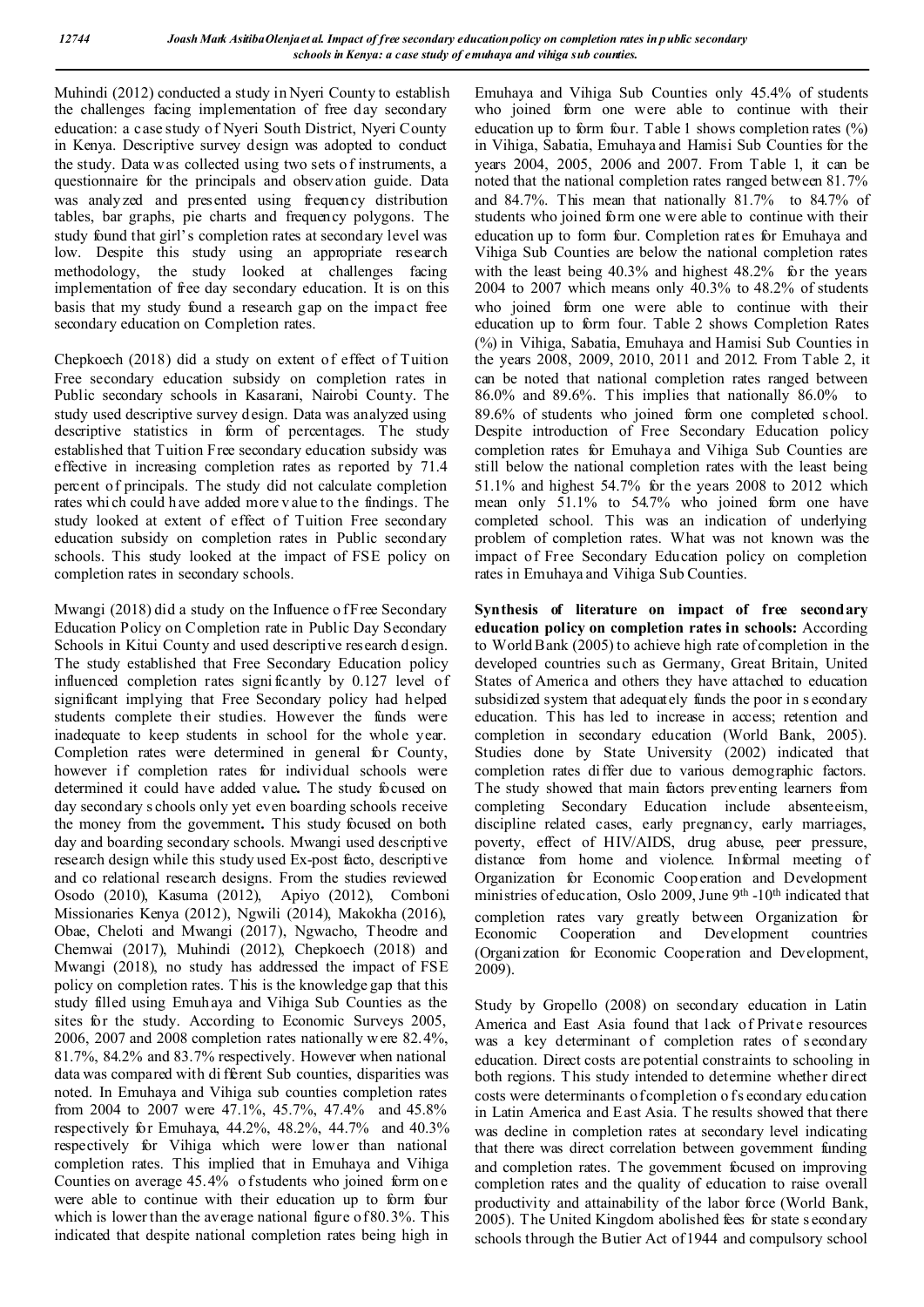leaving ages were increased from 14 to 15 years which made education more accessible and improved completion rates (Cameroon, 1997). In Israel and USA around 85% of students completed successfully five years after they enrolled into secondary education, 80% in Iceland and in most of the countries completion rates averages at 75%. Most successful countries have managed to keep secondary education completion rates at 88% such as USA, Netherlands, France and Finland (World Bank, 2011). Completion rate of students in secondary schools varies from one region to another internationally. This is because different nations are in different stages of extending universal secondary education (Booth & Bruce, 2009). Brown (2009) argued that, among the developed countries the high school completion rates are generally as high as or higher than in the United States, though the nature of the secondary programs varies considerably. Completion rates in other countries lag behind those in developed countries, but secondary enrollments and graduation rates have been increasing worldwide (Bryk & Thum, 2009).

There are also di fferences in completion rates associated with socio-economic and demographic factors. One notable demographic difference concerns the completion rates for males and females. Females are more likely to complete education in developed countries like Latin America and the Caribbean leading to high school completion rates than the rest of the world (Breseid & Cailods, 2011). In some African countries, the percentage o fhigh school students reaching final grade in 2006 and 2010 ranged between 47 and 99%, with Mauritius having the highest and Ethiopia the lowest. The percentage of girls reaching final grade was higher than boys in Botswana, Algeria, Mauritius, Namibia, Niger and Tunisia. Mauritius had the highest percentage of 99 percent of girls reaching final grade, while Chad had the lowest percentage (Herring, 2009). As countries sought to increase educational participation, higher enrolment was not their only concern. They also sought to ensure that students progressed through the education system smoothly, and that they achieved high er levels of education rather than repeating classes or dropping out of school (Herring, 2009). Lewin (2008) did a study on Financing Education in Mauritius. Research design was survey. Questionnaires and Interview schedule were used to collect data. The respondents for the study comprised of 153 head teachers, 158 deputy head teachers, 153 treasurers of school management committees and 1 District Education Officer. Simple random sampling was used to select a sample of 93 head teachers, 103 deputy head teachers, and 93 treasurers of school management committee and1 District Education Officer. Descriptive statistics was used to analyze data collected using questionnaires and presented in frequencies and percentages. The study found out that Subsidized Secondary schooling in Sub-Saharan Africa l ed to high completion rates. T he study did not determine the Impact of Free Secondary Education on completion rates.

Rwanda and Uganda abolished lower secondary fees in 2006 and 2007respectively (Muhindi, 2012). The government of Rwanda has nine y ears of b asic education of which primary to lower secondary is free (UNESCO, 2007). This policy led to high completion rates. Kazuya Masuda and Chikako Yamauch (2016) did a study on effects of the universal free secondary schooling program in Uganda on access, completion and achievement of the students. The study found out that universal fee-free secondary schooling increased the number of the students taking the secondary school exit exam by 16%.

The findings suggested that the cost of schooling remained the major constraint on the post primary education, and the universal fee-free secondary education program improves completion rates. The study also found out that universal tuition waiver program increased the share of female among the secondary school graduates, reducing the gender enrolment gap in post primary education. Studies by International Labor organization (2010) on micro factors inhibiting education retention and completion by children from vulnerable communities in Kwale District, Kenya revealed various factors. T hese factors included; parents ignorance, low literacy levels, religious factors, decision by father, absenteeism, early marriages, early pregnancy, human wildlife conflicts, sickness, distances from home and beliefs in witchcraft. The study concentrated on factors inhibiting completion rates while this study intended to find out if the factors have been eliminated by FSE policy by determining completion rates and impact o f FSE policy on completion rates which the study did not address.

Osodo (2010) in his study on socioeconomic factors hindering promotion of secondary education in Siaya revealed that parents with low income were unable to sustain education of their children in secondary schools and this contributed to child labor leading to low completion rates. School levies such as lunch programme and extra tuition may also resulted to dropout leading to low completion rate. Osodo's study used questionnaires and interview schedule whereas this study added Focus Group Discussions and document analysis guide as instruments of dat a collection. Study by Kasuma (2012) on completion rate in public mixed secondary schools in Kirinyaga County found out that the main factors affecting completion rate are poverty, teenage pregnancy, early marriages, child labor, indiscipline cases, illicit brew, poor academic performance and lack of guidance and counseling. Kasuma's study used only descriptive survey design and studied Girl's completion rate in public mixed day secondary schools. This design was not adequate since the intention of the study was on what has already o ccurred the use of Ex-post facto research design would have made the study more complete in bringing out the real intent of the study. This study employed Ex-post facto, descriptive and co relational research designs to determine the impact of Free Secondary Education policy on completion rates. Findings by Kasuma (2012) concur with Osodo (2010) who found out that parents with low income were unable to sustain education of their children in secondary schools leading to low completion rates. These findings also concur with studies by International Labor organization which indicated that micro factors inhibiting education completion rates are early marriages and early pregnancy.

Study by Comboni Missionaries Kenya (2012) established that Turkana District registered one of the lowest gross enrollment, retention and completion in the country. Out of 33% of children of age 5-10 that started schooling, 69.2% did not complete primary school education. The study only used only percentages to analyze data but inferential statistics was not done to determine the level o finfluence. The study focused on Public primary schools. This study looked at the impact of FSE policy on completion rates in Public secondary schools. Study by Apiyo and Simatwa (2012) on Influence of FSE on Girl Child Participation in Education in Mixed Day Secondary School in Siaya, found that there was increase in number of students who completed secondary education after introduction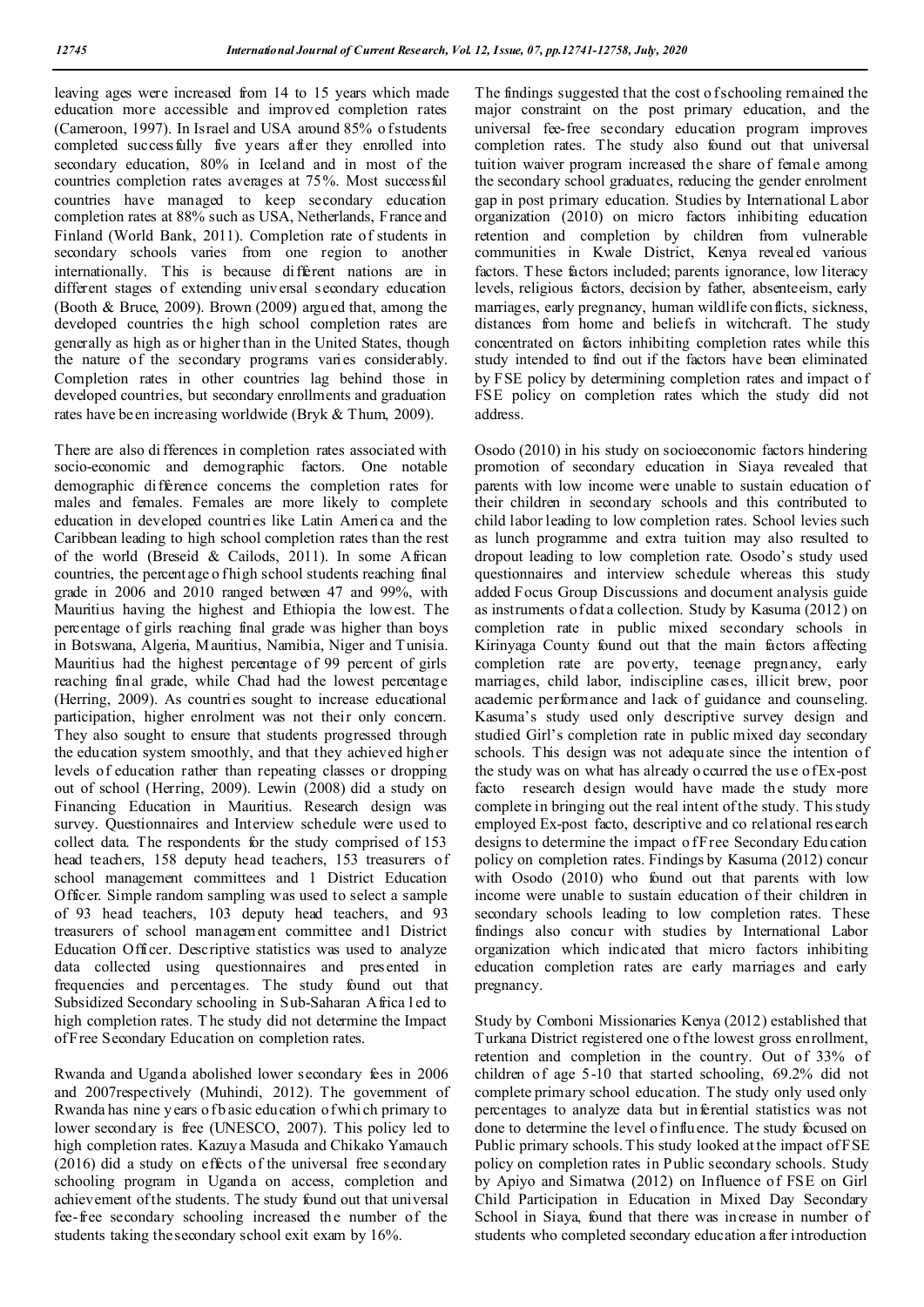of FSE policy. Her study was based on girl child participation in mixed day secondary schools. Study that gives equal opportunity to both gender was therefore necessary to determine impact of FSE policy on completion rate in public schools. In addition the current study was based on public secondary schools regardless o f category of school and gender so as to give a clear general picture o fimpact of FSE policy on completion rates. A study done by Ngwili (2014) on factors influencing student's completion rates in public day and boarding secondary schools in Kibwezi District, Makueni County, Kenya found out that funds from Free day secondary school were used to enhance educational facilities in day secondary schools, this provided ideal environment for quality education, hence improved completion rates. The study indicated that factors such as; poverty, teenage pregnancy, early marriages, child labor, unsupportive parents, indiscipline, lack of guidance and counselling, lack of role models, illicit brew, poor academic performance and motorbike boda boda business affect completion rates especially in public secondary schools. The study design was descriptive survey, the target population was 632 and the sample size was 242 respondents. The study concentrated on the factors influencing students' completion rates in public day and boarding secondary schools. This study employed Ex-post facto, descriptive and co relational research designs to determine the impact of Free Secondary Education policy on completion rates and completion rates were calculated. The use of more than one research design provided better understanding of research problem than either approach alone (Kothari, 2008).

Omandi (2015) did a study on Contribution of Free Day Secondary Education in Promoting Students' Completion rates in Public Secondary schools in Mvita Sub-County, Kenya. The study established that there was a high enrolment rate into secondary schools which was not consistent to reflect on completion rates due to a number of factors. The physical facilities in the schools were not adequate to allow easy learning. The schools were not further developed to meet the increasing demand by the l earners of the secondary education. The schools did not have adequate instructional materials that affect the educational outcomes. The school funds were a major challenge as the research found out that parents were still expected to meet educational costs in spite of the subsidized education by free day secondary education by the government. These findings concur with Osodo who found out that School levies such as lunch programme, extra tuition may also result to dropout leading to low completion rate. Makokha (2016) did a study on Effect of Free Tuition Secondary Education Policy on Completion rate in Public Secondary Schools in Emuhaya Sub County and embraced Ex -post facto and descriptive research designs. The study established that Free secondary Tuition Education had a positive effect on completion rate since it improved. Data was analyzed using descriptive statistics in form of percentages. Completion rates were determined in general for the Sub County, however if completion rates for individual schools were determined it could have added value. He studied only one cohort which is not adequate to get the impact. Makokha used Ex-post facto and descriptive research designs while this study used Ex-post facto, descriptive and co relational research designs. Obae, Cheloti and Mwangi (2017) did a study on the influence of Free Day Secondary Education subsidy on completion rates in public day secondary schools in Kitui, Kenya. The study found out that based on the principal's responses on the statement that Free Day Secondary Education subsidy had increased

student completion rates, the study showed that out of the 105 principals sampled 103 principals (98.11%) agreed with the statement. On the statement Free Day Secondary Education subsidy had ensured students in ASAL areas benefit from education in Kitui County, 100 principals (95.3%) agreed with the statement. On the statement Free Day Secondary Education subsidy had reduced student dropout rates in public day secondary schools in Kitui County, 97 principals (92.4%) agreed with the statement. On the statement Free Day Secondary Education subsidy has increased transition rate from Public day secondary schools to tertiary institutions, 93 principals (88.6%) agreed with the statement. Further 76 principals (72.4%) disagreed with the statement that there is no relationship between Free Day Secondary Education subsidy and completion rates. Interview conducted with the County Director of Education indicated that Free Day Secondary Education had a significance positive impact on completion rates. The County Director of Education indicated that out of 4413 students who enrolled in form one in 2007 in public day secondary schools 3211 (70.4%) completed secondary education in 2010. The County Director of Education also indicated that out of 4426 students who enrolled in form one in 2008 in public day secondary schools, 3123 (70.6%) completed secondary education in 2011. T he County Director of Education further indicated that out of 4522 students who enrolled in form one in 2009 in public day secondary schools 3225 (71.3%) completed secondary education in 2012. In 2010 formal enrolment were 4615 students and 3348 (72.6%) students completed secondary education in 2013.T he chisquare test  $(\chi^2)$  of independence was used to test the hypothesis  $(H<sub>o1</sub>)$  there was no statistically significant relationship between Free Day Secondary Education and completion rates and it was found that provision of Free Day Secondary Education in public day secondary schools increased students' retention rate and reduced dropout rates leading to high completion rates. However the study did not establish the level of the impact FSE has had on completion rates.

Ngwacho, Theodore and Chemwai (2017) in their study on the impact of hidden costs of Free secondary Education on student completion rate in Kisii County found that for the cohort 2011 to 2014 an average of 56 students failed to complete four cycle per school class. There was a correlation between hidden costs and student completion rates in the 52 sampled schools. The Pearson's moment of correlation of 0.902 indicated that there was a strong positive inter relationship between completion rates and hidden costs. This implied that as hidden costs increased the number of students who failed to complete the four year of s chooling also increased. Twenty (13.5%) o f 148 sampled parents confirmed that their children had not completed their education due to hidden costs. All the 243 (100%) of the sampled class teachers agreed that students were normally sent home to collect hidden costs and some ended up not completing the four years in school.

These findings concur with Osodo who found out that School levies such as lunch programme, extra tuition may also result to dropout leading to low completion rate. The findings also concur with findings by Omandi who found out that parents are still expected to meet educational costs in spite of the subsidized education by free day secondary education by the government. Chepkoech (2018) did a study on extent of effect of Tuition Free secondary education subsidy on completion rates in Public secondary schools in Kasarani, Nairobi County. The study used descriptive survey design.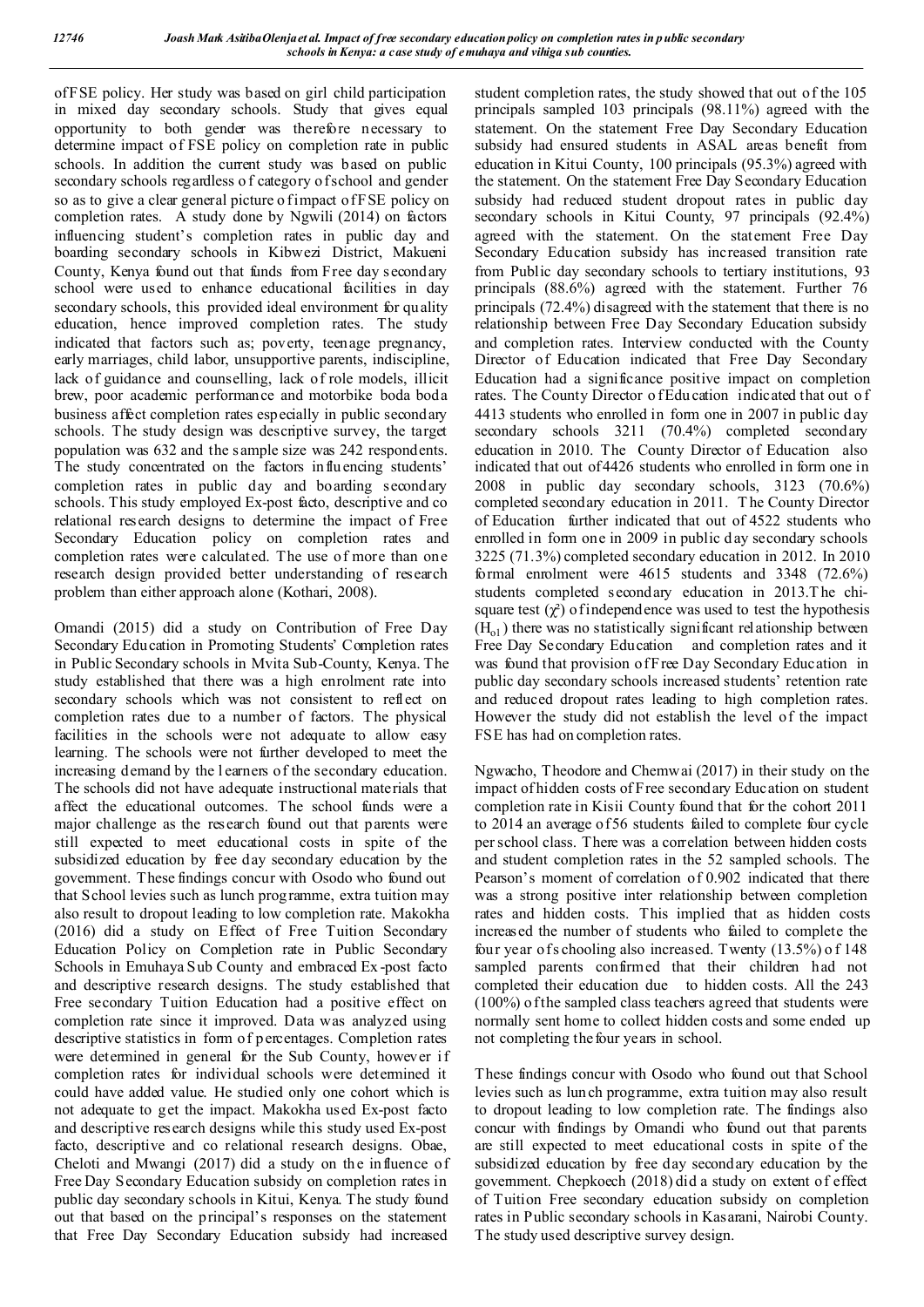Data was analyzed using descriptive statistics in form of percentages. The study established that Tuition Free secondary education subsidy was effective in increasing completion rates as reported by 71.4 percent of principals. The study did not calculate completion rates which could have added more v alue to the findings. The study looked at extent of effect of T uition Free secondary education subsidy on completion rates in Public secondary schools. This study looked at the impact of FSE policy on completion rates in secondary schools. Muhindi (2012) conducted a study in Nyeri County to establish the challenges facing implementation of free day secondary education: a case study of Nyeri South District, Nyeri county in Kenya. The researcher used adopted descriptive survey design to conduct the study. T arget population consisted o fall public secondary schools in Nyeri South District. Stratified random sample of 18 schools was selected. The sample size was 403 respondents which consisted of 18 principals, 105 teachers and 280 students. Data was collected using two sets of instruments, a questionnaire for the prin cipals and observation guide. Data was analyzed using Statistical package for Social Sciences. Data was analyzed and presented using frequency distribution tables, bar graphs, pie charts and frequency polygons. The study found that girl's completion rates at secondary level was low. Despite this study using an appropriate research methodology, the study looked at challenges facing implementation of free day secondary education. It is on this basis that my study found a research gap on the impact free secondary education on Completion rates.

Mwangi (2018) did a study on the Influence of Free Secondary Education Policy on Completion rate in Public Day Secondary Schools in Kitui County and embraced descriptive research design. The study established that Free Secondary Education policy influenced completion rates signi ficantly by 0.127 level of significant implying that Free Secondary policy h ad helped students complete their studies. However the funds were inadequate to keep students in school the whole year. Completion rates were determined in general for the County, however if completion rates for individual schools were determined it could have added value.

The study focused on Day secondary schools only while current study focused on both day and boarding secondary schools. The use of only descriptive research design was not adequate since the intention of the study was on what has already occurred, the use of Ex-post facto and co relational research designs would have made the study more complete. This study employed Ex-post facto, descriptive and co relational research designs to determine the impact of Free Secondary Education policy on completion rates. From the studies reviewed Osodo (2010), Kasuma (2012), Apiyo (2012), Comboni Missionaries Kenya (2012), Ngwili (2014), Makokha (2016), Obae, Cheloti and Mwangi (2017), Ngwacho, Theodore and Chemwai (2017), Muhindi (2012), and Mwangi (2018), no study has addressed the impact of FSE policy on completion rates. This is the knowledge gap that this study sought to fill using Emuhaya and Vihiga Sub Counties as the sites for the study.

## **Research Objective**

**The research objective was :** To determine the impact of free secondary education policy on completion rates in public secondary schools in Emuhaya and Vihiga sub counties.

### **CONCEPTUAL FRAMEWORK**

This study was based on conceptual framework o f investment choices by Psacharopoulos and Woodhall (1985). According to the model there is a relationship between inputs and output into education system. Conceptual framework postulates that FSE policy impacts positively on completion rates. The independent variable in this study was Free Secondary Education policy while the dependent variable was completion rates. Adaptation of this model involved one independent variable, one dependent variable and with intervening variables. The model provides a production function equation in which we have one independent variable and one dependent variable. The use of this model was justified because according to Woodhall (2004) education is a form of investment that yields economic benefits and contributes to countries future wealth by increasing productive capacity of its people. This model was also justified because it has been used by several researchers like Ngeno and Simatwa (2015); Ndolo and Simatwa (2016) and gave valid results. The concept was relevant because the government has made a choice to invest in education in order to improve retention rates, completion rates, transition rates and student academic performance.

Conceptual frame work in Figure 1 presupposes that provision of Free Secondary funds to secondary schools has an impact on completion rates. Free secondary funds enable students from poor families to remain in schools and schools to provide resources to students. This was expected to improve completion rates which intern will enable more students to transit to university. Intervening variables were controlled by sampling technique which allowed the positive and negative influence to neutralize each other. FSE policy was looked at in terms of the money the government sends to schools for the cohorts 2013-2016, 2014-2017 and 2015-2018. Conceptual framework helped the researcher to focus on the variables of the study.





The conceptual framework was adapted to focus on the independent and dependent variables. Independent variable was Free secondary policy while dependent variable was completion rates. According to McBurney and White (2010) an independent variable is chosen by a researcher to determine the effect and behavior while dependent variable is a measure of a subject's behavior that determines independent variable.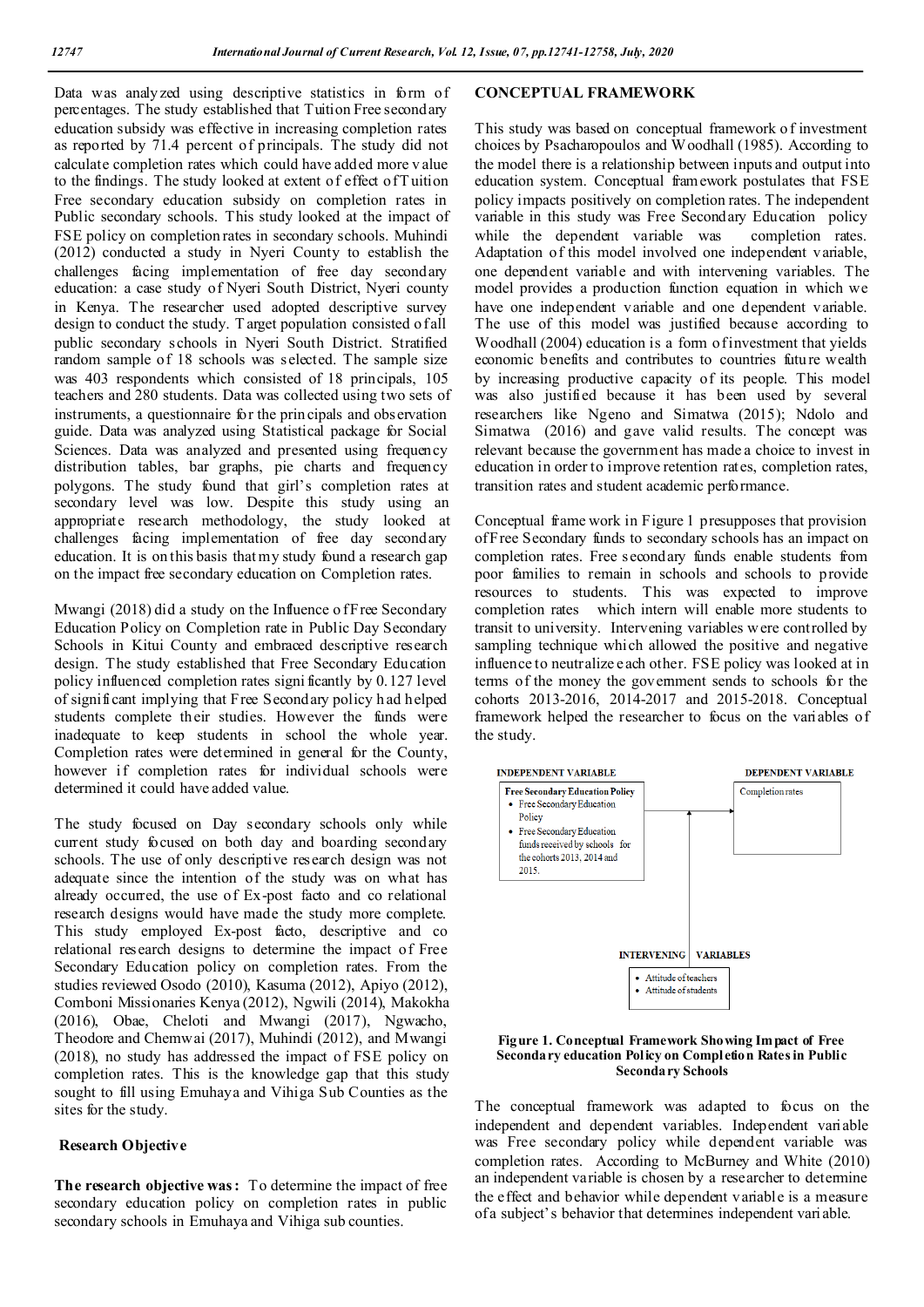FSE funds are used to cater for; repair maintenance and improvement, medical Insurance (safety and protection), local travel and transport, administration cost, electricity, water and conservancy, personal emoluments, Strengthening conservancy, personal emoluments, Strengthening Mathematics and Science Education, text books, exercise books, laboratory equipment's, chalk, reference/Library material and exam and assessment. FSE policy is expected to have an impact on retention rates, completion rates, transition rates and student academic performance. Completion rate was calculated using a formula. Pearson moment of correlation coefficient and Coefficient o f determination was were us ed to establish the impact of FSE funds on completion rates in Emuhaya and Vihiga Sub counties.

# **RESEARCH METHODOLOGY**

Ex-post facto, descriptive survey and correlation research designs were used. Emuhaya and Vihiga sub counties were used as the site for th e study. T he Study population comprised of 56 principals, 130 form four class teachers, 2 Sub County Quality Assurance Standards Officers and 6490 form four students. Fisher's formula (Mugenda & Mugenda, 2003) was used to determine the sample size. Saturated sampling was used to select principals and Sub County Quality Assurance Standards Officer. Simple random sampling was used to select 98 form four class teachers and 377 form four students. Questionnaire, interview schedule, document analysis and focus group discussions were used to collect data. Validity of the instruments was determined through the help of Supervisors. Reliability was established through test-retest method using 6 schools. Data obtained from pilot study was correlated. Cronbach's alpha w as used to determine reliability of the instruments. Reliability indices for principals' and class teachers' questionnaires were 0.76 and 0.72 respectively. Since they were higher than 0.70, the instruments were considered reliable. Quantitative data was collected using closed items of questionnaires and document analysis guide. Descriptive and inferential statistics were used to analyses quantitative data. Qualitative data was transcribed and analyzed in emergent themes and sub themes.

# **RESULTS**

**Demographic Characteristics Respondents:** This section provides the characteristics of p rincipals in relation to gender, highest professional qualification and experience in leadership (Table 3). Table 3 shows that 50 (100%) principals involved in the study 32(64%) were male while 18 (36%) were female. This shows that few female teachers are appointed as principals in Emuhaya and Vihiga Sub Counties. This implies that female principals are fewer than male principals to the task of school planning and management public secondary schools in Enuhaya and Vihiga Sub Counties.

Concerning highest professional qualification for principals 5(10%) had master's degree, 45(90%) holds Bachelors of Education, 0(0.00%) holds Diploma in Education. T his shows that 95% of the principals in the public secondary schools in Emuhaya and Vihiga Sub Counties possess degree qualifications hence are well trained thus had rich in formation and knowledge on the impact of FSE policy on retention rates, completion rates transition rates and student academic performance in Emuhaya and Vihiga Sub Counties and therefore could offer reliable information. Principals' experience indicated that  $4 \frac{8\%}{9}$  had experience of b etween 15 years, 12 (24%) had an experience of 6-8 years while 34(68%) had an experience of more than 8years.This means that majority of the principals are experienced and it means they have better underst anding of FSE policy because of the long years of service in leadership position. T his findings are in agreement with a study carried out by Omandi (2015) where it was indicated that out of 40 sampled school principals one (2.5%) had headship experience between 1-5 years, 12(30%) had an experience of 6 -10 years, 17(42.50%) had an experience o f 11-15 years while 10 (25%) had an experience o f 16-20 years. This again implies that in this study Principals had enough experience on management and they were able to give important information on enrolment, experience to answer questions concerning repetition, retention rates, completion rates, transition rates and student academic performance in Emuhaya and Vihiga Sub Counties. Principals with experience can be relied on for the authenticity of the data collected Omandi (2015). Table 4 shows that 67 (68.37%) of the class teachers involved in the study were males and only 31 (31.43%) were females. On highest professional qualification 10 (10.20%) of class teachers hold master's degree, 80  $(81.64%)$  hold a degree in Bachelor of Education and  $8(8.16%)$ hold Diploma in Education. From Table 5, two (4%) of schools are boys boarding, 10(20%) of schools are girls boarding, 32(64%) of schools are mixed day schools, 3(6%) of schools are boys day and boarding, 1(2%) o f schools are girls day and boarding while 2(4%) of schools are mixed day and boarding.

## **Research Objective**

The research objective was to determine impact of FSE Policy on Completion Rates in Public Secondary Schools in Emuhaya and Vihiga Sub Counties. To address the objective, null and alternative hypotheses: " Free secondary education policy has no impact on completion rates in public secondary schools in Emuhaya and Vihiga Sub Counties" and " Free secondary education policy has impact on completion rates in public secondary schools in Emuhaya and Vihiga Sub Counties, were used." To respond to this hypotheses data in Table 6 was used to calculate completion rates in Emuhaya and Vihiga Sub Counties for the 2013, 2014 and 2015 cohorts using UNESCO formulae (UNESCO, 2009a) and presented as shown in Tables 7 and 8. Table 6 shows enrollment, completion, new students and graduates in Emuhaya and Vihiga Sub Counties for the 2013, 2014 and 2015 cohort. The data was used to compute retention rates for 2013, 2014 and 2015 cohorts and presented as shown in Table 7. Table 7 shows that completion rates for 2013 cohort were; 73.58%, for 2014 cohort completion rates improved to 75.65%. For 2015 cohort completion rates improved further to 82.55%. With the increase in FSE funding completion rates improved since the number of students who completed form four improved that is for the 2013 cohort which received Ksh 10,625 per student, 7358 students completed form four for every 10,000 students who joined form one. After the amount was increased to Ksh 22,244 in 2017, for every 10,000 students who joined form one 8255 students completed form four. FSE policy has minimized cases of d rop out and repetition hence students can remain in school and complete. The government is paying their school fees hence those who could have dropped out of school because they don't have school fees do not drop out of school. This finding of this study agree with Obae, Cheloti and Mwangi (2017) who found that Free Day Secondary School subsidy had increased student completion rates Kitui County.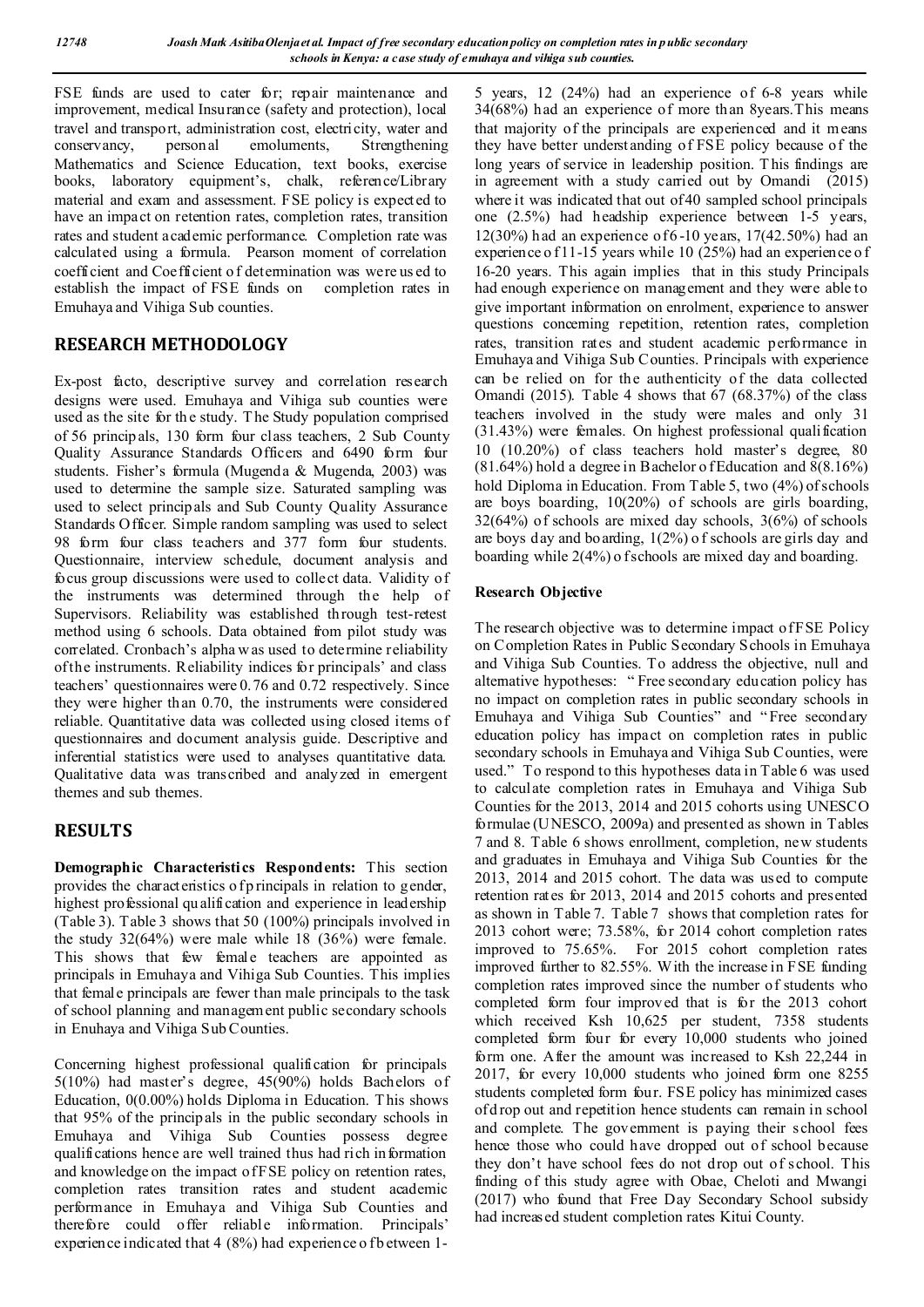## **Table 1. Completion Rates % in Vihiga, Sabatia, Emuhaya and Hamisi Sub Counties in 2004 to 2007**

|          | 2004 | 2005 | 2006 | 2007 |
|----------|------|------|------|------|
| National | 82.4 | 81.7 | 84.2 | 83.7 |
| Emuhaya  | 47.1 | 45.7 | 47.4 | 45.8 |
| Vihiga   | 44.2 | 48.2 | 44.7 | 40.3 |
| Sabatia  | 50.1 | 52.4 | 58.8 | 60.8 |
| Hamisi   | 56.2 | 54.6 | 51.9 | 57.0 |

Source: Vihiga County Education Office, 2018, Economic Survey 2005, 2006, 2007 and 2008 Ministry of Education Statistic Section 2007

### **Table 2. Completion Rates % in Vihiga, Sabatia, Emuhaya and Hamisi Sub Counties in 2008 to 2012**

|          | 2008 | 2009 | 2010 | 201  | 2012 |
|----------|------|------|------|------|------|
| National | 86.0 | 88.8 | 87.1 | 89.1 | 89.6 |
| Emuhaya  | 51.1 | 52.8 | 53.2 | 51.7 | 54.7 |
| Vihiga   | 47.6 | 48.6 | 51.5 | 50.0 | 52.0 |
| Sabatia  | 52.4 | 54.0 | 56.8 | 60.0 | 62.4 |
| Hamisi   | 58.4 | 56.0 | 58.1 | 61.2 | 66.4 |

Source: Vihiga County Education Office, 2018, Economic Survey, 2010, 2012 and 2013.

### **Table 3. Demographic Characteristics of Principals n = 50**

| Demographic Characteristics                | Frequency f      | Percentage % |
|--------------------------------------------|------------------|--------------|
| Gender                                     |                  |              |
| Male                                       | 32               | 64.00        |
| Female                                     | 18               | 36.00        |
| Total                                      | 50               | 100.00       |
| <b>Highest Professional Qualifications</b> |                  |              |
| Doctor of Philosophy                       | $\boldsymbol{0}$ | 0.00         |
| Master of Education                        | 5                | 10.00        |
| Bachelor of Education                      | 45               | 90.00        |
| Diploma                                    | $\boldsymbol{0}$ | 0.00         |
| Total                                      | 50               | 100.00       |
| Principals' Experience                     |                  |              |
| $1-5$ years                                | 4                | 8.00         |
| 6-8 years                                  | 12               | 24.00        |
| Above 8 years                              | 34               | 68.00        |
| Total                                      | 50               | 100.00       |

Source: Field Data, 2020.

### **Table 4. Demographic Characteristics of Class teachers n=98**

| Demographic Characteristics | f<br><b>Frequency</b>                      | Percentage % |
|-----------------------------|--------------------------------------------|--------------|
| Gender                      |                                            |              |
| Male                        | 67                                         | 68.37        |
| Female                      | 31                                         | 31.63        |
| Total                       | 98                                         | 100.00       |
|                             | <b>Highest Professional Qualifications</b> |              |
| Doctor of Philosophy        | 0                                          | 0.00         |
| Master of Education         | 10                                         | 10.20        |
| Bachelor of Education.      | 80                                         | 81.64        |
| Diploma                     | 8                                          | 8.16         |
| Total                       | 98                                         | 100.00       |

Source: Field Data, 2020.

#### **Table 5. Distribution of Public Secondary Schools in Emuhaya and Vihiga Sub Counties by category**

| School Category        |    | Percentages % |
|------------------------|----|---------------|
| Boys boarding          |    | 4.00          |
| Girls boarding         | 10 | 20.00         |
| Mixed day school       | 32 | 64.00         |
| Boys day and boarding  |    | 6.00          |
| Girls day and boarding |    | 2.00          |
| Mixed day and boarding |    | 4.00          |
| Total                  | 50 | 100.00        |

Source: Field Data, 2020.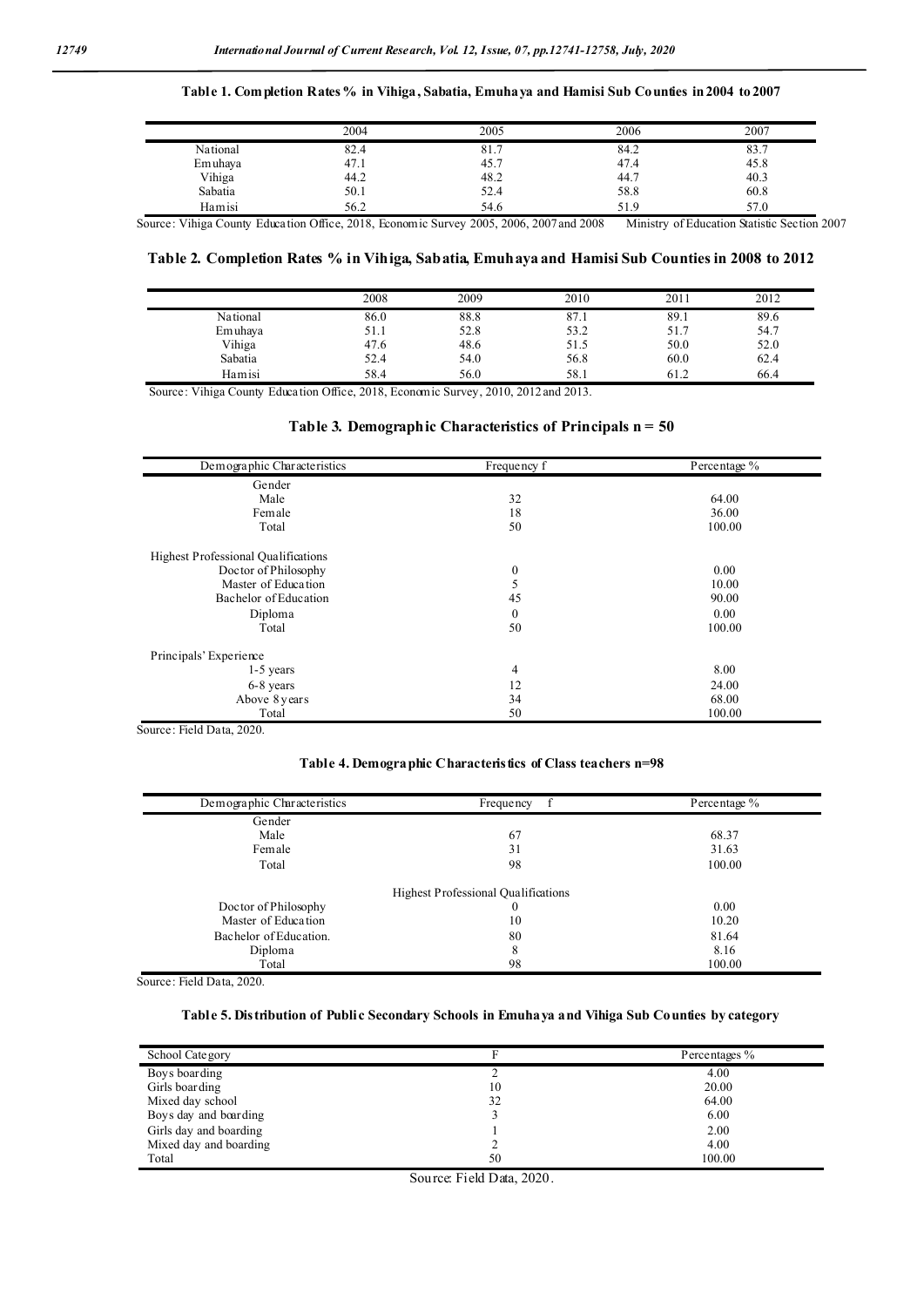Table 8 shows comparison of completion rates in public secondary schools in Emuhaya and Vihiga Sub counties as given by Principals in 50 public secondary schools for 2013, 2014, and 2015 cohorts. For 2013 cohort, schools that had completion rates between 30.00-39.99 were 2.00%, 40.00- 49.99 were 6% 50.00-59.00 were 20.00%, 60.00-69.99 were 22%, 70.00-79.00 were 36%, 80.00-89.99 were 14% while 90.00-99.99 were 0.00. For 2014 cohort, schools that had completion rates between 30.00-39.99 were 0.00%, 40.00- 49.99 were 0.00% 50.00-59.00 were 4%, 60.00-69.99 were 24%, 70.00-79.00 were 44%, 80.00-89.99 were 22.00% while 90.00-99.99 were 6.00. For 2015 cohort, schools that had completion rates between 30.00-39.99 were 0.00%, 40.00- 49.99 were 0.00% 50.00-59.00 were 0.00%, 60.00-69.99 were 2.00%, 70.00-79.00 were 36%, 80.00-89.99 were 54% while 90.00-99.99 were 8.00%.

The study undertook regression analysis to get actual impact of FSE policy on completion rates for the period 2013 to 2018. To achieve this dat a on FSE funding and completion rates for the three cohorts for every school were computed and the results were as shown in Tables 9 and 10. From T able 9 for 2013 cohort 54 % of schools received less than Ksh 399, 999, 38% of schools received between Ksh 4,000,000 and Ksh 7,999,999,6% of schools got between Ksh 8,000,000 and Ksh 11,999,999, (2%) of schools got b etween Ksh 12,000,000 and Ksh 15,999,999, 0.00% of schools got between Ksh 16,000,000 and Ksh 19,999,999 while 0.00% of schools got between Ksh 20,000000 and Ksh. 23,999,999. For 2014 cohort 52% of schools received less than Ksh399, 999, 40.00% of schools received between Ksh 4, 000, 0000 and Ksh 7,999,999, 2% of schools got between Ksh 8,000,000 and Ksh 11,999,999, 6% of schools got between Ksh 12,000,000 and Ksh 15, 999, 999, 0.00% of schools got between Ksh 16,000,000 and Ksh 19,999,999 while 0.00% of schools got between Ksh 20,000,000 and Ksh. 23,999,999. For 2015 cohort 26% of schools received less than Ksh. 399,999, 44% of schools received between Ksh4, 000, 0000 and Ksh 7,999,999, 24% of schools got between Ksh 8,000,000 and Ksh 11,999,999, 0.00% of schools got between Ksh 12,000,000 and Ksh 15, 999, 999, 4.00% of schools got between Ksh 16,000,000 and Ksh 19,999,999 while 2% of schools got between Ksh 20,000,000 and Ksh.23, 999,999.

From Table 10 it shows that 3 (6.00%) of schools had average completion rates of between 50.00% and 59.99%, 10(20.00%) of schools had average completion rates of between 60.00% and 69.99%, 24 (48.00%) schools had average completion rates o f between 70.00% and 79.99%, 12(24.00%) schools had average completion rates of between 80.00% and 89.99%, while  $1(2\%)$  of s chools had average retention rates of between 90.00% and 99.99%. From Table 11, results showed that there was a moderate and positive relationship between FSE funding and completion rates as signified by Pearson's Coefficient of 0.664. This relationship was statistically significant since 0.000 is less than 0.05 the p-value that was s et. The null hypothesis was therefore rejected. This means that increase in FSE funding would lead to increase in completion rates. From the table schools which received more funds have high completion rates while those that received fewer funds have low completion rates. From Table 11 it can also be noted that the impact of Free Secondary policy accounted for 43.0% of the variation on completion rates as signi fied by the coefficient o f 0.430. T he other 57.0% could be explained by other factors. Some factors leading to low completion rates were eliminated

by FSE policy. There are other factors that affect completion rates. To determine whether FSE policy is a significant predictor of completion rates, ANOVA was computed and the results tabulated in T able 12. Table 12 shows that FSE policy was a significant predictor on completion rates. This means that FSE policy can be relied on to explain the impact of FSE policy on completion rates as the calculated p-value 0.000<0.05. This means that Free Secondary Education policy can be relied on as a significant predictor of completion rates because most children were not completing school because they were unable to pay fees but now that the government pays their school fees, it is possible to know if they will complete or not because one of the reasons affecting completion has been removed. In order to establish the actual impact of Free Secondary education on completion rates a linear regression analysis was performed and tabulated as shown in Table 13. From Table 13, it can be observed that one unit increase in Free Secondary education funding led to an increase in Completion rates by 0.007 units as indicated by the coefficient of  $0.007$  and the regression equation is Y= $0.644+0.007X$ . For instance using this equation it can be demonstrated that if FSE funding in one school for the period 2013 to 2018 was 48.34 million Kenya shillings, the completion rate would be  $0.644+0.007(48.34) = 0.9824$  that is, 98.24%. If Free Secondary Education funding is increased to 60.22 million Kenya shillings, then completion rate would be 106.6%.This means that to achieve 100% completion rate FSE funding can be increased close to 60 million Kenya shilling. This is because students basic needs in the school would have been catered foe and therefore they would be sustained to the completion o f their schooling. The basic needs would include provision of appropriate physical infrastructure, teaching learning materials and apparatus for co-curricular activities.

# **DISCUSSION**

For 2013 cohort most schools had completion rates between 50.00% and 79.99%. For 2014 cohort most schools had completion rates between 60.00% and 89.99% while for 2015 cohort most schools had completion rates between 70.00% and 99.99%. When FSE funding was increased it led to increase in completion rates. T his is because students remained in school until they complete secondary education because the fund met most of their requirements which otherwise they could have been sent home. With FSE funding children are not sent home to bring money to pay workers, electricity, build class rooms and activity money.

With Free Secondary Edu cation policy all this are catered for by the government. Findings of this study agree with findings of Ob ae, Cheloti and Mwangi (2017) who found that Free Day Secondary Education subsidy had increased student completion rates Kitui County. Most schools had completion rates between 60.00% and 89.99% meaning that FSE policy has improved completion rates hence students are going to school and remaining there to learn until they complete secondary education. Economies of scale is realized when addition of one more student result to lower average cost in instructional contact hour or their unit service. Schools that have higher enrolment receive more funds therefore can acquire more goods at a lower cost since they are purchasing them in bulk. This means they can be able to acquire more facilities that is, textbooks, exercise books, maintenance of more classrooms, and employment of more workers which in turn increase completion rates.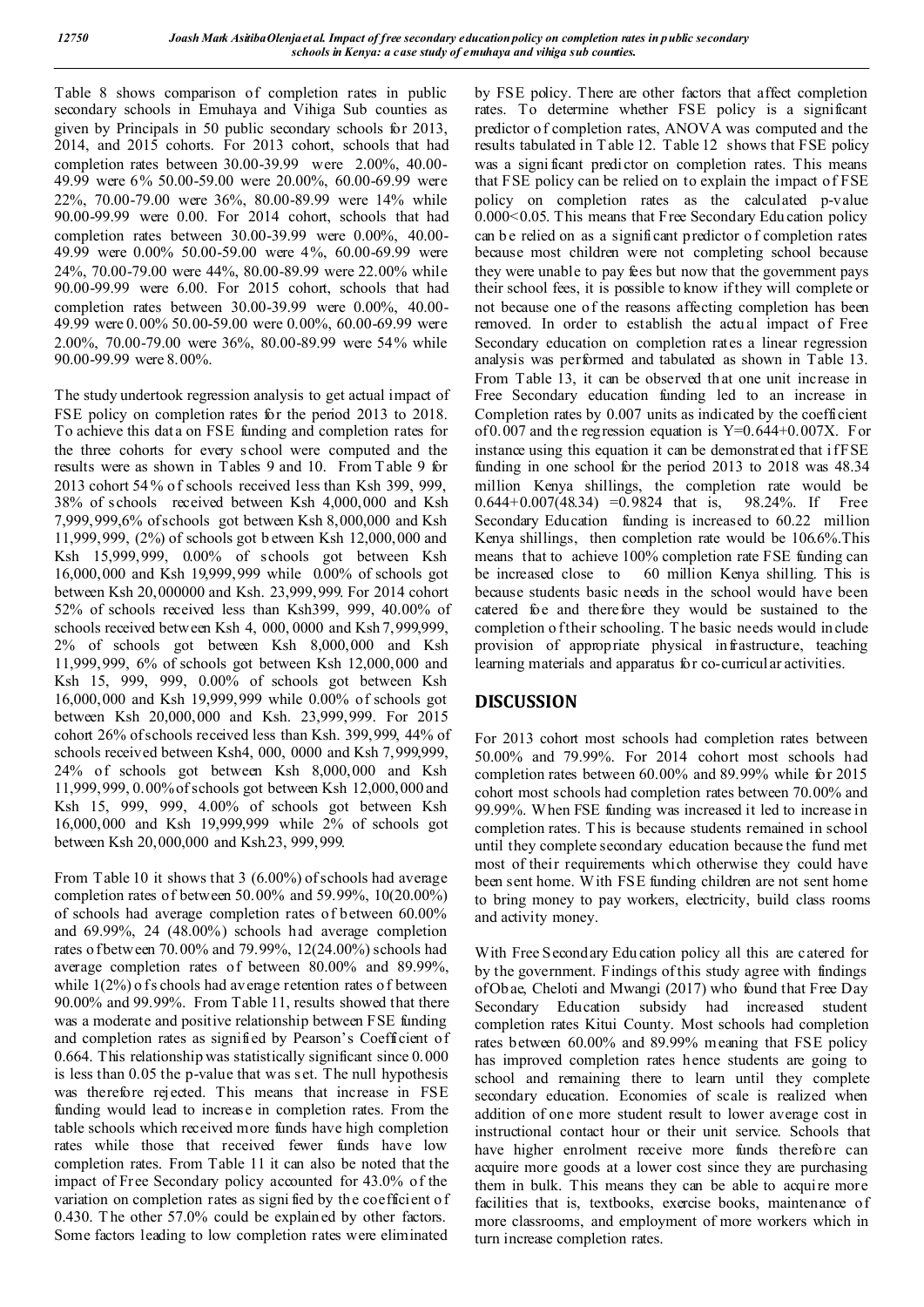### **Table 6. Flow Chart showing Flow of 2013, 2014 and 2015 Cohorts**

| Year                 | Form 1         | Form 2          | Form 3                                   | Form 4 | Graduates |
|----------------------|----------------|-----------------|------------------------------------------|--------|-----------|
| E<br>2013            | 5875           |                 |                                          |        |           |
| $\overline{R}$       | 91             |                 |                                          |        |           |
| N                    | 10             |                 |                                          |        |           |
|                      |                |                 |                                          |        |           |
| E<br>2014            | 6017           | 5051            |                                          |        |           |
| $\mathbb{R}$         | 81             | 206             |                                          |        |           |
| N                    | 17             | 30 <sup>2</sup> |                                          |        |           |
| Ε<br>2015            | 6231           | 5255            | 4679                                     |        |           |
| $\mathbb{R}$         | 26             | 115             | 110                                      |        |           |
| N                    |                | 23              | 18                                       |        |           |
| 2016<br>Ε            |                | 5723            | 4866                                     | 4323   | 4323      |
| R                    |                | 31              | 101                                      | 121    |           |
| N                    |                |                 | 19                                       | 26     |           |
| Ε<br>2017            |                |                 | 5299                                     | 4542   | 4542      |
| R                    |                |                 | 53                                       | 113    |           |
| N                    |                |                 | 32                                       | 27     |           |
| Ε<br>2018            |                |                 |                                          | 5144   | 5144      |
| R                    |                |                 |                                          | 48     |           |
| N                    |                |                 |                                          | 29     |           |
| $KEY: E - Enrolment$ | $R - Repeated$ |                 | N-New Students Source: Field Data, 2020. |        |           |

### **Table 7. Completion rates in Emuhaya and Vihiga Sub Counties for 2013, 2014 and 2015 cohorts**

| Cohort               | Completion rate % |
|----------------------|-------------------|
|                      | 73.58             |
| 2013<br>2014<br>2015 | 75.65             |
|                      | 82.55             |

Source: Field Data, 2020

### **Table 8. Comparison of Completion Rates in Public Secondary Schools for 2013, 2014 and 2015 cohorts in Emuhaya and Vihiga Sub Counties**

| Completion Rates % | No. of schools 2013<br>cohort |               | No. of schools<br>2014 cohort |               |    | No. of schools 2015 cohort |
|--------------------|-------------------------------|---------------|-------------------------------|---------------|----|----------------------------|
|                    |                               | $\frac{0}{0}$ |                               | $\frac{0}{0}$ |    | $\frac{0}{0}$              |
| 30.00-39.99        |                               | 2.00          |                               | 0.00          |    | 0.00                       |
| 40.00-49.99        |                               | 6.00          |                               | 0.00          | 0  | 0.00                       |
| 50.00-59.99        | 10                            | 20.00         |                               | 4.00          |    | 0.00                       |
| 60.00-69.99        |                               | 22.00         | 12                            | 24.00         |    | 2.00                       |
| 70.00-79.99        | 18                            | 36.00         | 22                            | 44.00         | 18 | 36.00                      |
| 80.00-89.99        |                               | 14.00         | 11                            | 22.00         | 27 | 54.00                      |
| 90.00-99.99        | 0                             | 0.00          |                               | 6.00          | 4  | 8.00                       |
| Total              | 50                            | 100.00        | 50                            | 100.00        | 50 | 100.00                     |

Source: Field data, 2020

## **Table 9. FSE Funds received in Emuhaya and Vihiga Sub Counties by Public Secondary schools for 2013, 2014 and 2015 cohorts**

| Am ount in Ksh        | No. of schools 2013<br>cohort |               | No. of schools | $2014$ cohort | No. of schools 2015 cohort |        |  |
|-----------------------|-------------------------------|---------------|----------------|---------------|----------------------------|--------|--|
|                       |                               | $\frac{0}{0}$ | F              | $\frac{0}{0}$ |                            | $\%$   |  |
| Below 3,999,999       | 27                            | 54.00         | 26             | 52.00         | 13                         | 26.00  |  |
| 4,000,000-7,999,999   | 19                            | 38.00         | 20             | 40.00         | 22                         | 44.00  |  |
| 8,000,000-11,999,999  |                               | 6.00          |                | 2.00          | 12                         | 24.00  |  |
| 12,000,000-15,999,999 |                               | 2.00          |                | 6.00          |                            | 0.00   |  |
| 16,000,000-19,999,999 |                               | 0.00          | $\theta$       | 0.00          |                            | 4.00   |  |
| 20,000,000-23,999,999 | $\theta$                      | 0.00          | $\theta$       | 0.00          |                            | 2.00   |  |
| Total                 | 50                            | 100.00        | 50             | 100           | 50                         | 100.00 |  |

Source: Field Data, 2020

#### **Table 10. Average Completion rates in Public Secondary Schools for the three cohorts 2013, 2014 and 2015 cohorts**

| Retention rates % | Number of schoolsf | Percentage % |
|-------------------|--------------------|--------------|
| 50.00-59.99       |                    | 6.00         |
| 60.00-69.99       | 10                 | 20.00        |
| 70.00-79.99       | 24                 | 48.00        |
| 80.00-89.99       | 12                 | 24.00        |
| 90.00-99.99       |                    | 2.00         |
| Total             | 50                 | 100.00       |

Source: Field data, 2020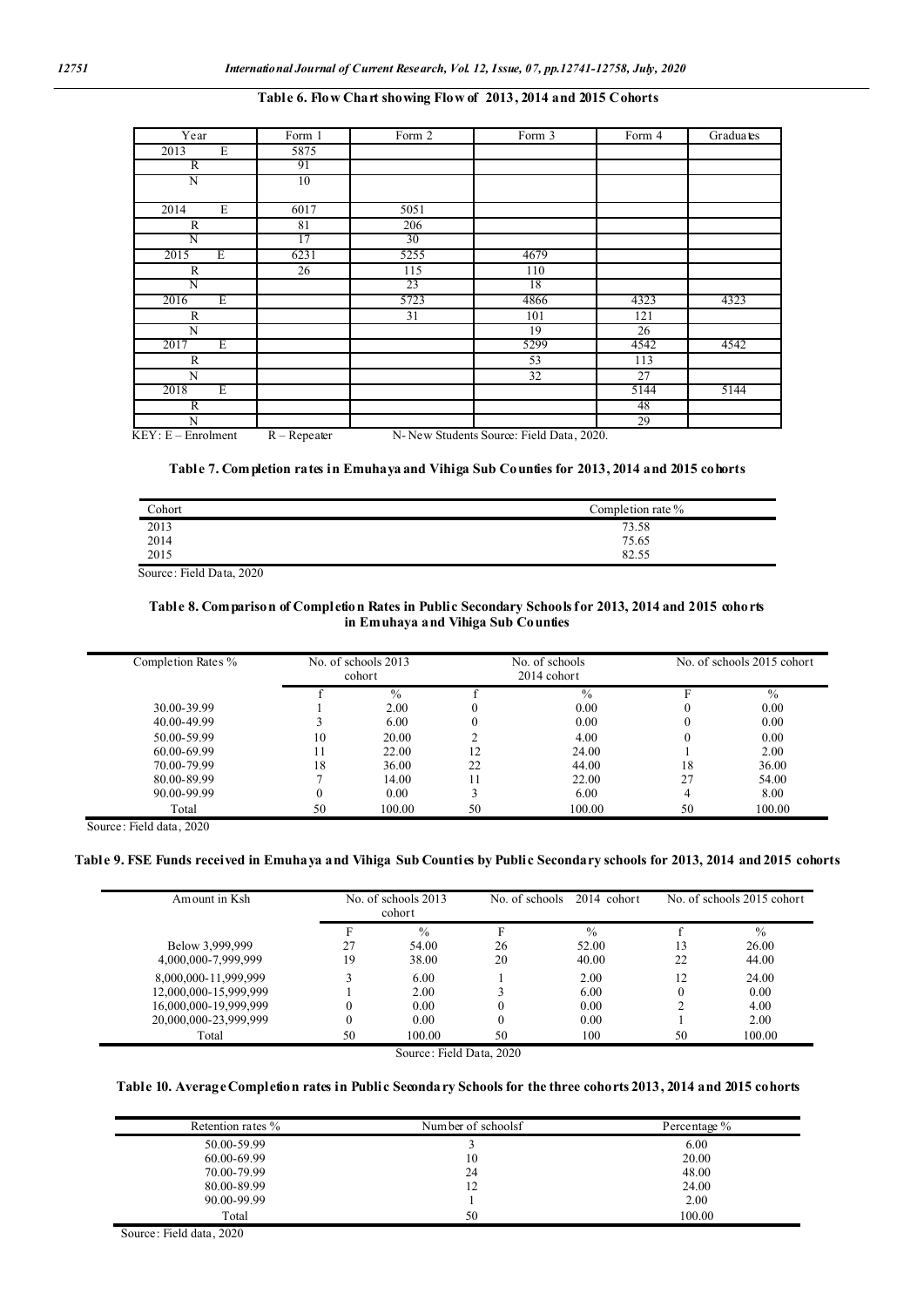#### **Table 11. Regression Analysis of the impact of FSE funds on Completion Rates in Public Secondary schools in Emuhaya and Vihiga Sub Counties**

| Model | R                   | R Square                           | Adi usted R | Std. Error of | Change Statistics  |          |     |     |                  |
|-------|---------------------|------------------------------------|-------------|---------------|--------------------|----------|-----|-----|------------------|
|       |                     |                                    | Square      | the Estimate  | R Square<br>Change | F Change | dfl | df2 | Sig. F<br>Change |
|       | $.664$ <sup>a</sup> | .441                               | .430        | 0.0614739     | .441               | 38.894   |     | 48  | .000             |
|       |                     | a. Predictors: Constant. FSE funds |             |               |                    |          |     |     |                  |

**Table 12. Analysis of Variance of the impact of Free Secondary Education policy on completion rates in Public Secondary schools in Emuhaya and Vihiga Sub Counties**

| Model                            | Sum of Squares                   | D£<br>יע | Mean Square    |        | Sig.              |
|----------------------------------|----------------------------------|----------|----------------|--------|-------------------|
| Regre ssion<br>Residual<br>Total | 0.143<br>0.181<br>ሰ ኃግድ<br>U.JZJ | 48<br>49 | 0.143<br>0.004 | 38.894 | .000 <sup>b</sup> |

a. Dependent Variable: Completion rates

b. Predictors: Constant,FSE funds

**Table 13. Linear Regression analysis of impact of FSE policy on completion rates in Public Secondary schools in Emuhaya and Vihiga Sub Counties**

| Model |                                | Unstandardized Coefficients |            | Standardized Coefficients |        | Sig. |
|-------|--------------------------------|-----------------------------|------------|---------------------------|--------|------|
|       |                                |                             | Std. Error | Beta                      |        |      |
|       | Constant                       | 0.644                       | 0.018      |                           | 35.163 | .000 |
|       | Free secondary education Funds | 0.007                       | .001       | .664                      | 6.156  | .000 |

a. Dependent Variable: Completion rates. Regression equation Y=a+bx

Sub County Quality Assurance Officer said; ''some of the factors that affect completion rates are early pregnancy, early marriages, lack of parental guidance, poverty, child labor, indiscipline, low education level of parents, cultural beliefs, peer pressure, drug abuse, child labor, lack of guidance and counseling in schools, over age of some students and poor academic performance." This findings agree with findings by Ngwili (2014) who found out that factors such as; poverty, teenage pregnancy, early marriages, child labor, unsupportive parents, indiscipline, lack o f guidance and counselling, lack o f role models, illicit brew, poor academic performance and motorbike boda boda business affected completion rates especially in public secondary schools in Kibwezi district, Makueni County. This agrees also with findings from Students Focus Group Discussion, During Students Focus Group Discussions in one of the mixed day schools a student said; "Though our school fees is paid by the government through FSE policy fifteen of our classmates are not with us in form four they left us on the way, four boys got employed as motorbike operators, three boys were seriously taking bhang and alcohol even in school, while the others were girls, three got married while five were pregnant and never went back to school." During interviews and focus group discussions it was reported that FSE has helped to increase completion rates. One of the principals gave this comment; " After the introduction of FSE policy students from poor families who were unable to afford s chool levies are in school and can be able to finish the cycle without leaving on the way.'' During interviews another principal also said; ''though completion rates of less than 100% are still witnessed in Emuhaya and Vihiga Sub counties many pupils who would have dropped out of school are in school due to FSE policy." This agrees also with findings from interview where Sub County Quality Assurance Standards Officer said; " Before introduction of FSE policy some children who joined school could not complete, absenteeism was high because when sent home for school fees they never used to come back, those who had not completed paying school fees principals could chase them left and right until they could prefer to drop out of school.

Before introduction of FSE policy repetition was high because most of students were absent because they have not paid school fees. T his made them to perform poorly in examination therefore not promoted to next class. This made them drop out of school. With introduction of FSE policy the government pays school fees hence in day schools parents h ave to p ay for only lunch and buy school uniform and other personal needs of the student. T he government pays examination money for the candidates which have also attracted students because when you reach form four you are sure you will sit for examination. Before this students could drop out of s chool because they are unable to pay examination money. This has led to improvement in completion rates. This has led to improved completion rates."

The findings of this study concur with the findings of World Bank (2005) which found that to achieve high rate of completion rates in developed countries such as Germany, Great Britain and United States of America, attachment has been done on subsidized education system that adequately funds the poor in secondary education. T his has led to increase in completion rates in secondary education. It also agrees with (Cameroon, 1997) who found that the United Kingdom abolished fees for state secondary schools through the Butier Act of 1944 and compulsory school leaving ages was increased from 14 to 15 years which made education more accessible and it improved completion rates. Findings of this study agree with those of Lewin (2008) who found that financing secondary education leads to high completion rates. It also agrees with (UNESCO, 2007) which found that government of Rwanda has nine years of basic education of which primary to lower secondary is free. This policy led to high completion rates. Similarly the findings agree with Kazuya Masuda and Chikako Yamauch (2016) who found that Universal Free Secondary schooling increased the number of the students taking the secondary school exit exam by 16%. The findings of this study disagree with Omandi (2015) who established that there was a high enrolment rate into secondary schools in Mvita Sub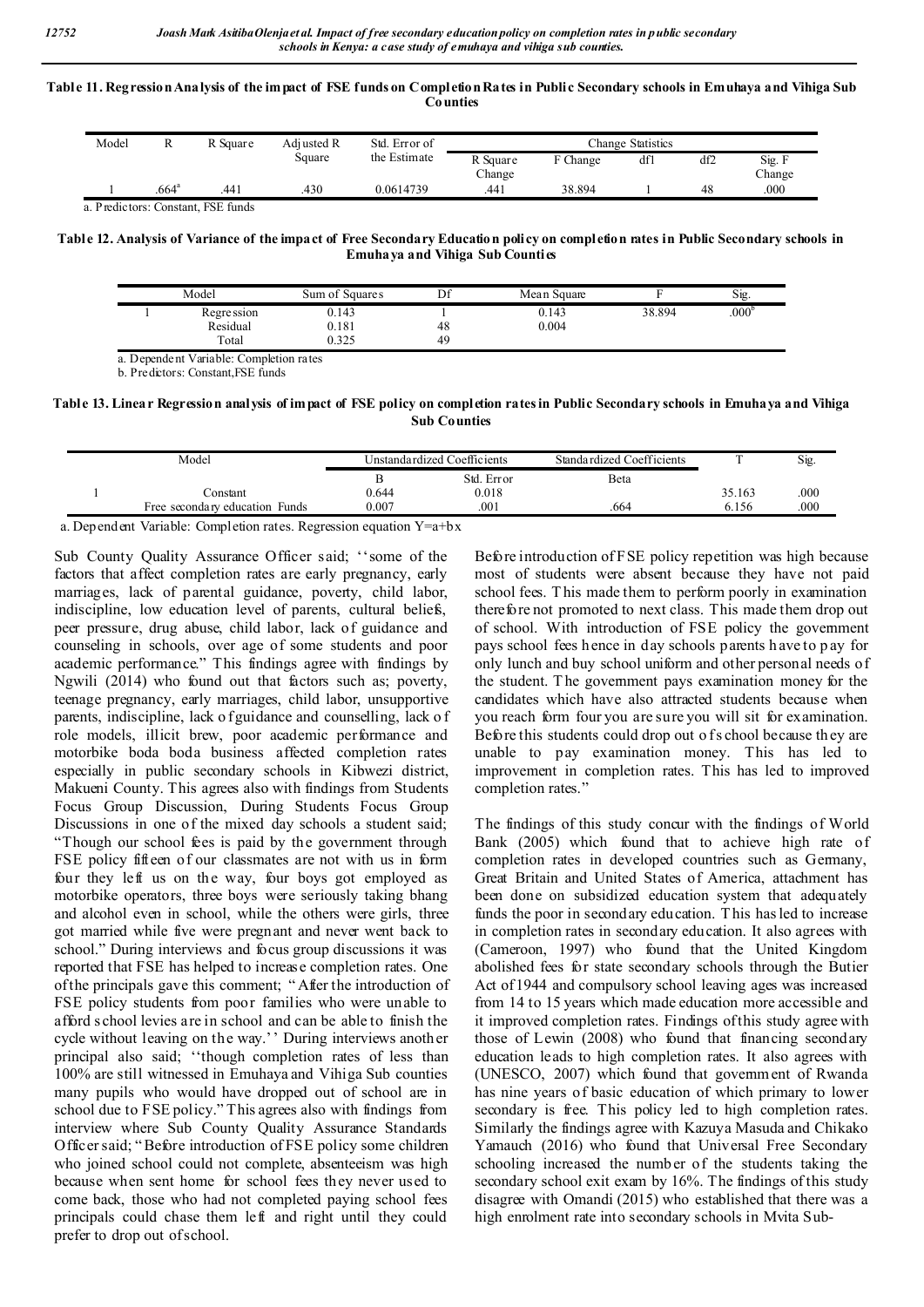County due Free Secondary Education policy which was not consistent to reflect on completion rates due to a number of factors. T he physical facilities in the schools were not adequate to allow easy learning. The schools are not further developed to meet the increasing demand by the learners for the secondary education. The schools did not have adequate instructional materials that affect the educational outcomes. The school funds were a major challenge as the research found out because parents are still expected to meet educational costs in spite of the subsidized education by free day secondary education by the government. These findings concur with Osodo (2010) who found out that School levies such as lunch program and extra tuition may also result to dropout leading to low completion rate. The findings agree with Obae, Ch eloti and Mwangi (2017) who found that Free Day Secondary School Education subsidy had increased student completion rates Kitui. This finding also agrees with Chepkoech (2018) who found that Tuition Free Secondary Educational Subsidy increased completion rates. From his findings majority 75.3 percent of the students indicated that the subsidy affected retention rates to a very great extend 9.1 percent to a little extent and 27.3 percent to great extent. Majority of teachers 71.4 percent indicated that the subsidy affected completion rates to a very great extend 0.6 percent to a little extent and 28.0 percent to great extent. Majority of principals 80.4 percent indicated that the subsidy affected completion rates to a very great extent 2.8 percent to a little extent and 16.8 percent to great extent. Interview and focus group dis cussion findings were important in this study since they helped to explain regression model which indicated that the impact of Free Secondary policy accounted for 43.0% of the variation on completion rates as signified by the coefficient of 0.430. T he other 57.0% could be explained by other factors. This factors include early pregnancy, early marriages, lack of parental guidance, poverty, child labor, indiscipline, low education level of parents, cultural beliefs, peer pressure, drug abuse, child labor, lack of guidance and counseling in schools, over age o f some students and poor academic performance.

## **Conclusion**

Free secondary education policy enhanced completion rates in Emuhaya and Vihiga sub counties. This means that more students who enrolled in public secondary schools completed their studies by sitting for their Kenya Certi ficate of Secondary education examination. This also implies that increase in Free Secondary Education funding would further increase the completion rates.

### **Recommendation**

### **The study made the following recommendations:**

- The government through Teachers Service Commission should continue employing more teachers to manage increased enrollments so as to improve completion rates.
- There is need to seek more financial support from other government agencies like Constituency development fund to supplement funds for Physical infrastructure so as to improve student completion rates
- Principals o f secondary schools should be encouraged to strengthen guidance and counseling in schools so as to help address challenges faced by students that hinder completion of schooling.
- Principals of secondary schools should encourage parents and guardians to be more involved in schooling of their children.
- Principals o f secondary schools should sensitize students and their parents on the economic returns to education to enable them complete their schooling.
- The government should be advised to provide vouchers for lunch program and other basic needs targeting students from poor families.

### **REFERENCES**

- Abagi, O., Wagacha, M. and Kimuyu, P. 2001. *Kenya's Strategic Policies for the 21stC Macroeconomic and Sectorial Choices.* Nairobi: Institute of Policy Analysis and Research.
- Abagi, O. and Oanda, I. 2014. *Fifty Years of Education Development in Kenya.* Nairobi: Jomo Kenyatta Foundation.
- Abbass, A. and Cieslik, M. 2004. Widening Participation in Higher Education: The Impact on Social Inclusion and Economic Regeneration. University of Teesside. England.
- Akyeampong, A. 2009. *Review of Secondary Education in Ghana*. Accra: World Bank.
- Ampiah, G., Yiboe, T., Kwaa, T. and Aduyeboah, C. 2013. Mapping the Incidence o f School Dropout: A Case Study of Communities in Northern Ghana. *Comparative Education*, 452: 219-232.
- Apiyo, K. & Simatwa, E.M.W. 2012. " Influence of FSE on Girl Child Participation in Education in Mix ed Day Secondary School in Siaya, Kenya." Unpublished Maseno University Master of Edu cation Thesis.
- Ary, D., Jacobs, L. and Razavieh, A. 1996. *Introduction to Research in Education*, Fort Worth Harcourt: Brace Publishers.
- Asankha, P. & Yamano, T. 2016. Impact of Universal Secondary Education Policy on Secondary School Enrollments in Uganda. Unpublished National Graduate Institute for Policy Studies Report, Tokyo, Japan.
- Asena, M., Simiyu, A. and Riechi, A. 2016. Relationship between Subsidized Free Day Secondary Education and Retention in Secondary Schools in Bungoma County, Kenya. *Journal of Education Practice Vol. 7.* ISSN 2222-1735pg. 56.
- Asena, M. and Simiyu, A. 2013. Factors Influencing Performance o fPupils on Transition from Lower Primary to Upper Primary in Ekerenyo Division, Nyamira County, Kenya. *Journal of Education Practice* Vol.*3.*ISSN 2222- 163567-76.
- Aurela, A. 2011. *Transition of Learners through All Levels of Education*. 21423 Street Wart. Japan: Ramjeru Publishers.
- Barasa, E.N. 2003. " Analysis of Flow, Trends of Students in Secondary SchoolEducation in Funyula Division Busia District, Kenya." Unpublished Maseno University Master of Education T hesis.
- Basic Education Report, 2010. *Educational Measurement, Assessment and Public Examination. Report on the National Certificate of Examination Results*. Republic o f South Africa: Government Printer.
- Bisika, J.J. 2005. *Free Primary Education Challenges for Malawi*, A Paper Presented at National Con ference o f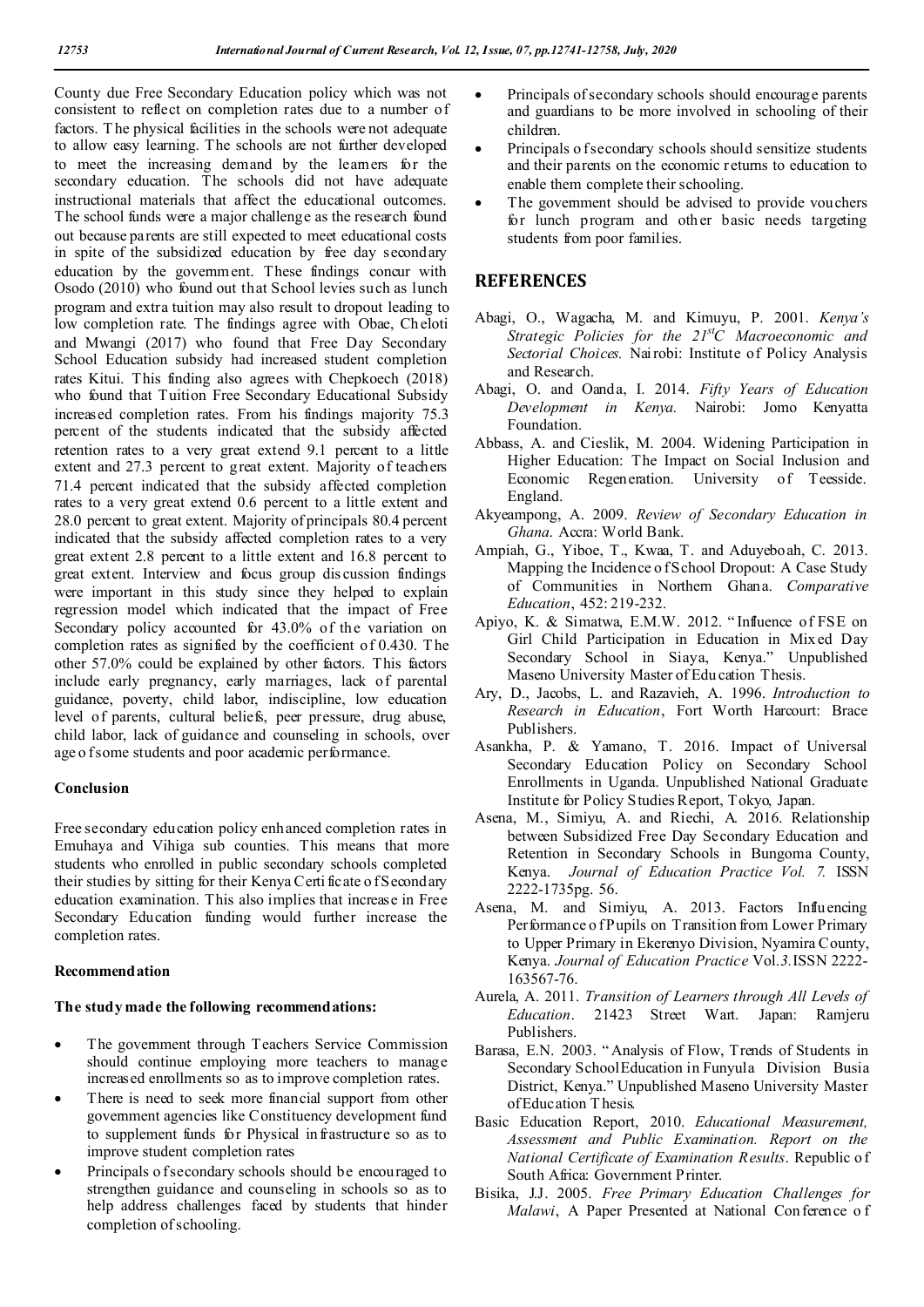Education in Lilongwe Malawi, University of Malawi, Rincellar College, Zomba, Malawi.

- Botvin, G. J. and Eng, A. 2011.T he Efficiency of a Multi Component Approach to the Prevention of Cigarette Smoking. Preventive Medicine, 11:199-211.
- Booth, D. and Bruce, F. 2009. Research and Related Practice. Report of Research for the 2009 Ontario Education Symposium.
- Bowles, A., Dobson, A., Fisher, R. & McPhail, R. 2011. An Exploratory Investigation into First Year Student Transition to University. In Krause, K., Buckridge, M Grimmer, C. & Purbrick-Illek, S. Eds. Research and Development in Higher Education: Reshaping Higher Education, 34: 61 – 71. Gold Coast, Australia.
- Borg, W.R. & Gall, M.D. 2007. *Education Research*: *An Introduction*: New York: Longman.
- Bowles, A., Dodson, A., Fisher, R. and McPhail, R. 2011. Research and Development in Higher Education, 34:61- 71.
- Bray, M. and Thumb, R. 2009. *Community Financing of Education: Issues and Policy Implications in Less Developed Countries*. New York: Perganan Press.
- Breseid, O. & Cailods, F. 2011. *Trends in Industrialized Countries: Are they Relevant for African Countries?*  Paris: International Institute of Educational Planning.
- Brown,M. 2009. *Gender Mainstreaming at UNDP, UN*. New York Brussels: European Commission.
- Burdens, K.S. & Abbott, B. B. 2008. *Research and Design Methods*. New Delhi: Tat McGraw.
- Cameron, D. M. 1997. The Framework for Managing and Financing Post- Secondary Education in Canada. The Forum Papers*, National Forum on Post-Secondary Education in Canada. Institute for Research on Public Policy, Halifax, 1988*.
- Chabari, E. B. 2010. "Challenges Facing Effective Implementation of Free Secondary Education in Public Secondary Schools in Kangundo District, Kenya." Unpublished Chuka University College Master o f Education T hesis.
- Chepkoech, J. L. 2018. " Influence of Tuition Free Secondary Educational Subsidy on Student Participation in Public Secondary s chools in Kasarani, Nairobi County, Kenya." Unpublished University of Nairobi. Master of Edu cation Thesis.
- Chimombo, J.P.G. 2005. Quality Verses Quantity in Education: Case Studies of Malawi. *International Review of Education*, 512-3:155-172.
- Cohen, L. M. 2000. *Research Methods in Education*. Rout Ledge, Taylor and Francise-Library. Madison Avenue: New York.
- Comboni Missionaries Kenya, 2012. *Turkana Zone Charter Diocese of Lodwar Dol.*Webmaster: Francisco Carrera.
- Combs, D.H. 1968. *World Educational Crisis: A Systems Approach*. New York: Oxford University Press.
- Creswell, J.W. 2009. *Research Design Qualitative, Quantitative and Methods Approaches.* California: SAGE Publications.
- Dwyer, T., Blizzard, L. & Dean, K. 1996. Physical Activity and Performance in Children. *Nutrition Review,* 54, 4:527-531.
- Education for All Global Monitoring Report, 2010*. Reaching the Marginalized: Education for All*. UK: Oxford University Press.
- Elifson, K.W., Runyon, R. P. and Haber, A. 1990. *Fundamental of Social Statistics*. New York: McGraw Hill.
- Eshiwani, G. 1993. *Education in Kenya since Independence*. Nairobi: East African Education Publishers.
- Etsey, Y.K.A., Amedahe, F. K. & Eddah, K. 2005. " Do Private Primary Schools Perform Better than Public Schools in Ghana?" Unpublished Cape Coast University of Educational Foundations Department Paper.
- Frankel, J.R. & Wallen, N.E. 2006. *How to Design Evaluate*  Research in Education 7<sup>th</sup>Ed.. New York: McGraw-Hill International.
- Gachukia, E. 2007. *Affordable Secondary Education: Report of the Task Force*. Nairobi: Government printer.
- Gall, L. P. and Borg, W. R. 1996. *Educational Research. An Introduction*. New York: Longman.
- Gay, L. R. 2008. *Educational Research: Competencies for Analysis and Applications 9th Edition*. U.S.A: Prentice Hall.
- Gray, B. 2009. *High School Dropout Rate in Major US Cities at Nearly 50 Percent ICFI.* New York City: Oxford University Press.
- Gropello, E. 2008. Meeting the Challenges of Secondary Education in Latin America and East Asia. Washington DC: World Bank.
- Herring, S. 2009. *Gender and Democracy in CMC*. New York: Academic Press.
- Hinton, P. R., Brownlow, C., Mc Murvay, I. and Cozens, B. 2004. *SPPS Explained*. East Sussex, England: Rout ledge, Inc.
- Hsieh, C.T. & Urquiola, M. 2003. When Schools Compete, How do they Compete? *An Assessment of Chile's Nationwide School Voucher Program, NBER Working Paper.*
- Huebler. T. 2007. Pupil Ratio: Implication for Quality Education in Nigeria Primary Schools. AFRREV IJAG: *An International Journal of Arts and Humanities*. Bahir Dar Ethiopia Vol. 11 April 21st, 2018:257-264.
- International Labour Organizations 2010. Micro factors, Liability, Education Access, Retention and Completion by children from vulnerable communities in Kenya. Kenya out of School Report.
- Jaiyeoba, O. A. & Atanda, A.I. 2011. School Quality Factors and Secondary School Students " Achievement in Mathematics in South-Western and North-Central Nigeria." The African Symposium: *An Online Journal of the African Educational Research Network.93Volume11:1 June, 2011.*
- Kaimenyi, E. 2015. "Factors Influencing Academic Performance of Students in the KCSE in Imenti North District, Kenya." Unpublished Nairobi University Master of Education in Project Planning and Management Project.
- Karagu, M.A., Oanda, O.I. & Sifuna, D.N. 2006. Themes in the Study of the Foundations of Education. Nairobi; Jomo Kenyatta Foundation.
- Kasomo, D. 2007. *Research Methods in Humanities and Education*: Eldoret: Zapf Chancery Research Consultants and Publishers.
- Kasuma, V. W. 2012. ''Girls Completion Rate in Public Mixed Day Secondary Schools in Kirinyaga West District, Kenya." Unpublished Research Proj ect, Kenyatta University.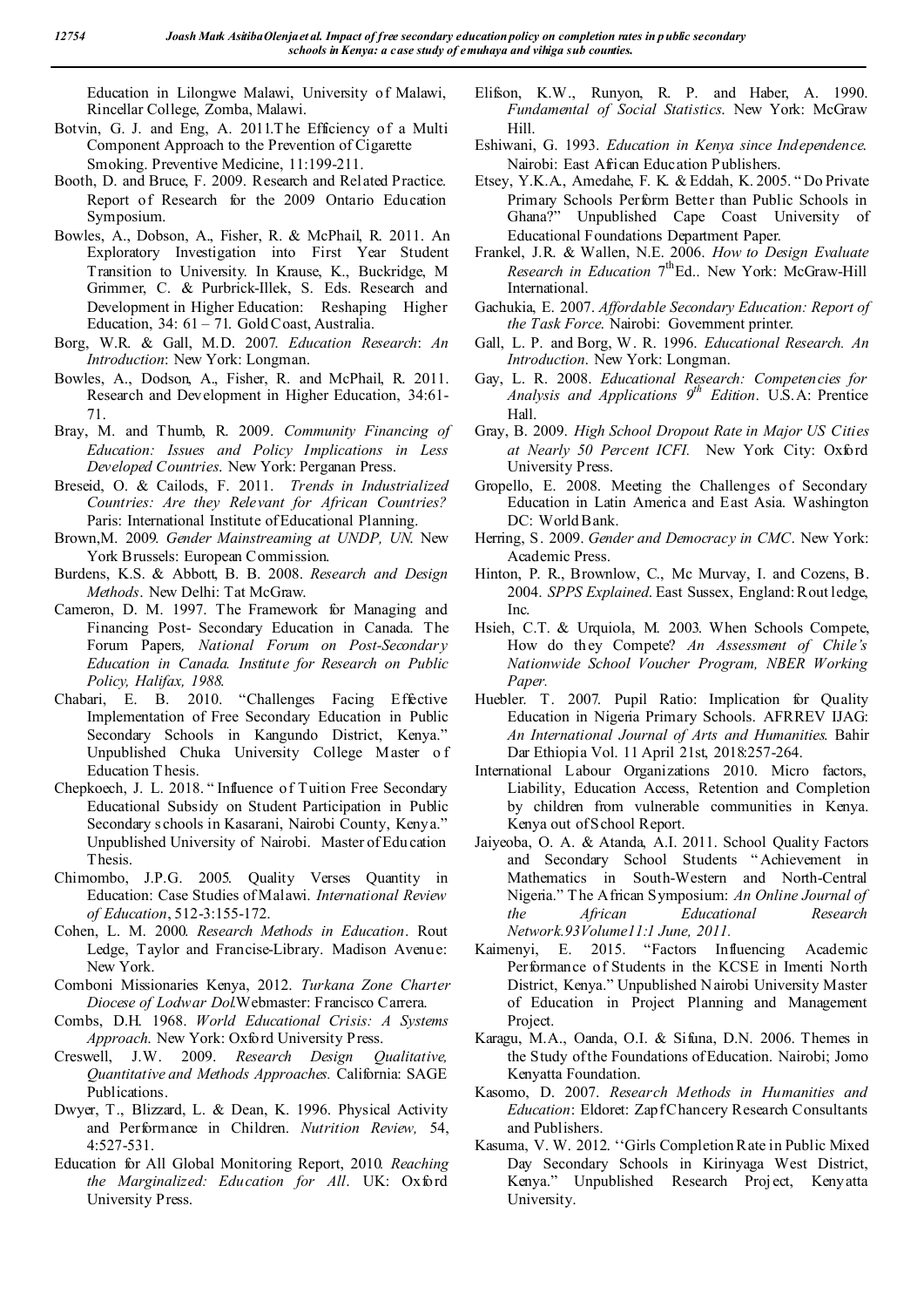- Kendall, N. 2006. Strengthening Gender and Education Programme in 21<sup>st</sup>Century. EQUIP 2 Working Paper. Washington D.C: AED.
- Kerlinger, F.N. 2009. *Foundations of Behavioral Research 2 nd Edition*. New York: Harcourt Brace College Publishers.
- Kerlinger, F.N. 1992*. Foundation of Behavioral Research.* New York: Harcourt Brace College Publishers.
- Khamati, M. J. and Nyongesa, W.J. 2013. Factors Influencing Implementation of Free Secondary Education in Mumias District, Kenya. *Journal of Social Science forPolicy Implications IJUNE32-47*. Retrieved Online on 23<sup>rd</sup> September at 2.00 P.M from; *www.aripd.org/jsspi.*
- Khan, S.N. & Mustaq, I. 2012. Factors Affecting Students' Academic Performance. *Global Journal of Management and Business Research.*Vol.12. Issue 9 1.0.
- Kimitei, J.W. 2010. ''Determinants of Transition Rate to Secondary Education among Primary School Girls in Kenya: A Case of Keiyo District.'' Unpublished Master of Philosophy Thesis, Moi University.
- KIPPRA, 2008. Public Expenditure Tracking of Secondary Education Bursary Fund in Nairobi, Kenya. Retrieved on  $24<sup>th</sup>$  September 2019 at 7.30 P.M. at; *http://www.ipar.or.ke.*
- Kipkoech, L., Kyalo, T. and Wambwa, W. 2010. "Management Challenges Facing Implementation of Free Primary Education in Kenya." Unpublished Kenyatta University, Master of Education Thesis.
- Kiplangat, E.K. 2012. " Influence of Free Primary Education Policy on Access, Retention and Completion of Secondary School Students in Kuresoi District, Kenya." Unpublished Master of Education Thesis, Maseno University.
- Kothari, C.R. 2008. *Research Methodology. Methods and Techniques, 2nd Edition.* New Delhi: New Age International Publishers.
- Kothari, C.R. and Garg, G. 2014. *Research Methodology.*

*Methods and Techniques, 3 rd Edition,* New Delhi: New Age International Publishers.

- Koriyow, H. A. 2018. "Impact of Subsidized Fees Program on Student Access to Quality Education in Public Secondary Schools in Wajir County, Kenya." Unpublished PhD in Education T hesis, Nairobi University.
- Kuria, E. 2014. "Factors Influencing Academic Performance o f Students in Kenya Certificate of Secondary Education Examination in Roysambu Constituency, Kenya." Unpublished Nairobi University Master of Educational Planning Project.
- Koul, I. 1992. *Methodology of Educational Research 2 nd Edition.* New Delhi: Vikas Publishing House Development Ltd.
- Lewin, K. M. 2007. *Improving Access, Equity and Transitions in Education: Creating Research Agenda.* CREATE Pathways to Access R esearch Monograph, No. 1. Brighton: University of Sussex.
- Lewin, K. M. 2008. *Financing Education in Mauritius: An Analysis of Cost and Internal Efficiency.* Port Louis, Mauritius: Ministry of Education,
- Lewin, K. M. 2008. *Strategies for Sustainable Financing of Secondary Education in Sub-Saharan Africa.* Washington D.C: World Bank.
- Lisa, H. and Titeca, K. 2015. Impact of Universal Secondary Education Policy on Educational Attainment

and Performance in Uganda. National Graduate Institute for Policy Studies, Tokyo, Japan.

- Macharia, R.W. 2013. " Impact of Free Secondary Education Policy on Internal Efficiency of Day Schools in Gatanga District, Murang'a County, Kenya." Unpublished M.Ed Thesis, Kenyatta University.
- Makokha, S.A. 2016. "Effect of Free Tuition Secondary Education on Access, Completion and Quality of Public Secondary Schools in Emuhaya Sub County, Kenya." Unpublished Master of Education Thesis, Maseno University.
- Malekela, G.C. 1977. " Occupational Expectations of Primary Seven Pupils and their 54 Parents: A Case Study of Nshara, Hai District, Tanzania." Unpublished M.A. Dissertation, University of Dares Salaam.
- Martinez, R. and Aruch, T. 2016. *Global Partnership for Education Engagement on Domestic Financing of Education.* Eric Cleaning house: Washington DC.
- Mathu, W.N. 2016. " Influence of Free Primary Education on Pupils Retention Rate: The Case of Gatanga District, Muranga County, Kenya." Unpublished Master o f Educational Planning Project, Nairobi University.
- Mc Burney, D. H. & White, T. L. 2010. *Research Methods*. Wadsworth: Cengage Learning United States of America.
- Mualuko, E. 2004. Education for All: a Framework for Addressing the Persisting Illusion for the Kenyan Context*. International Journal of Educational Development24, 231-240.*
- Ministry of Education, 2005a. *Learning Assessment Survey*. Nairobi: Ministry of Education.
- Ministry of Education, 2005b. Sessional Paper No. 1 of 2005 on *A Policy Framework for Education, Training and Research: Meeting the Challenges of Education Training*  and Research in Kenya in the 21<sup>st</sup> Century: Nairobi, Kenya: Republic of Kenya.
- Ministry of Education, 2007. *Education Statistical Booklet 2003-2007*. Nairobi: MOE.
- Ministry of Education 2008. Task force on Affordable Secondary Education in Kenya. Nairobi: Government Printer.
- Ministry of Education, 2009.*Guidelines on Implementation of Free Secondary Education*. Nairobi: Ministry of Education.
- Ministry of Education, 2012a. *Taskforce on the Re-Alignment of the Education Sector to the Constitution of Kenya 2010*.Nairobi: Government Printer.
- Ministry of Education, 2014. *Education Statistical Booklet 2003-2008*.Nairobi: Ministry of Education .
- Ministry of Education, 2018.*Guidelines for Implementation of Free Secondary Education.* Nairobi: Government Printer.
- Ministry of Education, 2020. *Guidelines for Implementation of Free Secondary Education.* Nairobi: Government Printer.
- Ministry of Education and Ministry of Higher Education Science and Technology, 2012b. *Sessional Paper No. 14 of 2012 on Reforming Education and Training Sector in Kenya.* Nairobi: Republic of Kenya.
- Ministry of Education Science and Technology, 2010. *Management of the Primary and Secondary Education Curriculum*. Nairobi: Unpublished Education Circular.
- Ministry of Education, 2003. *Report of the Education Sector Review*. Nairobi: Government Printer.
- Muthoki, M. M. 2015. " Home Based Factors Contributing to Dropout of Girls in Mixed Day Secondary Schools in Mtito-Andei Division Kibwezi Sub County Makueni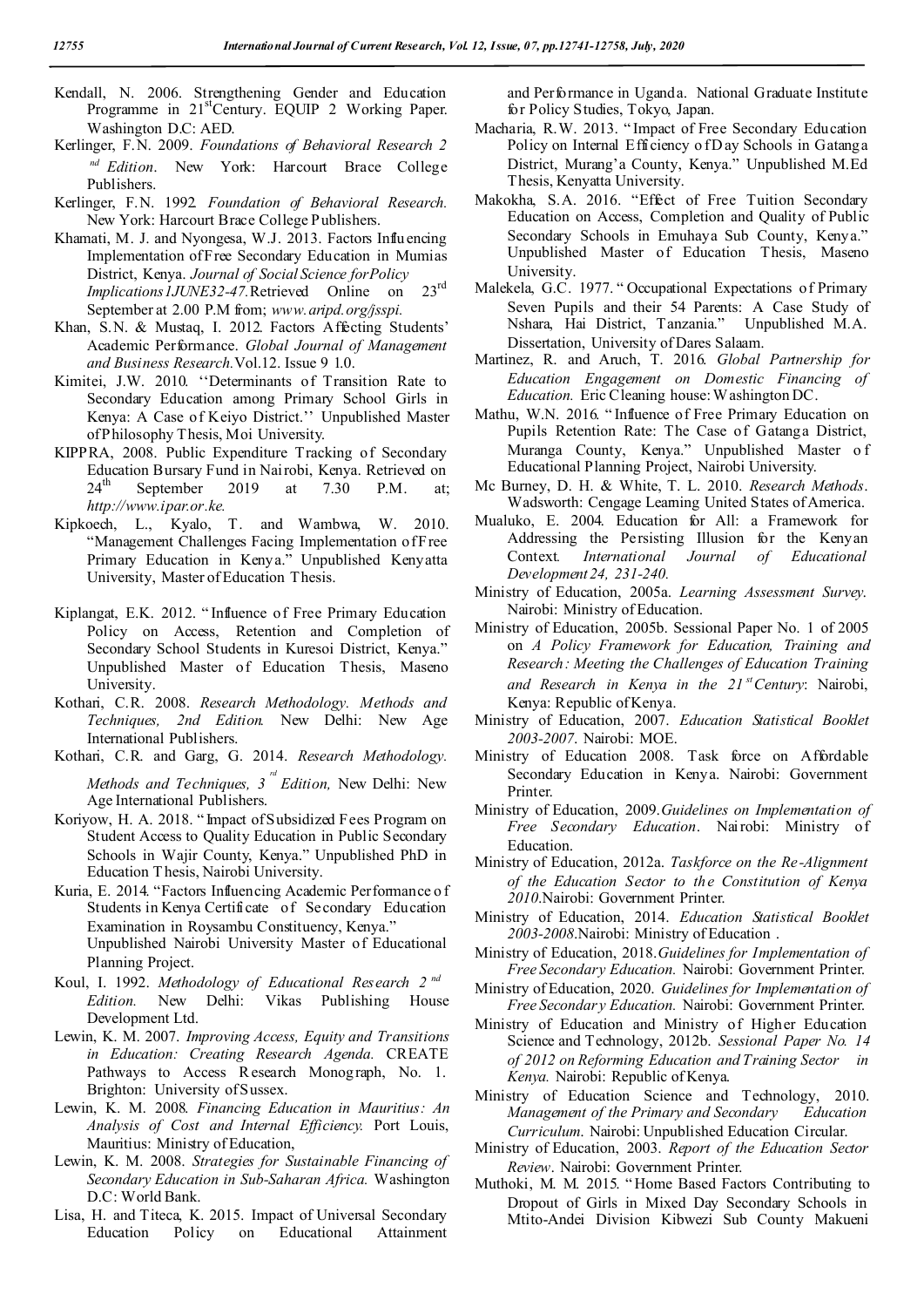County, Kenya." Unpublished M.ED Project, South Eastern Kenya University

- Mudege, S. 2009. ''Examination of Whether Households Characteristics Matter in Schooling Decisions in Urban Kenya." Unpublished M.Ed Thesis, University of Nairobi.
- Mudege, N., Ngwae, P. and Ezeh, C. 2009. How Insecurity Impacts on School Attendance and School Dropout Among Urban Slum Children in Nairobi*. International Journal of Conflict and Violence* 21: 98-112.
- Mugenda, O.M. & Mugenda, A.G. 2003. *Research Methods: Quantitative and Qualitative Approach.* Nairobi: Act Press.
- Muhindi, D. 2012. "Challenges Facing the Implementation of Free Day Secondary Education: A Case Study of Nyeri South District, Nyeri County in Kenya." Unpublished Master o f Education Thesis, Kenyatta University.
- Muli, S. 2017. Factors Affecting Retention Rates o f Pupils in Public Primary Schools in Hind Division, Lamu West sub county, Kenya. *International Journal of Scientific Research and Innovative Technology.* ISSN: 2313-3759 Vol. 49: 067-076.
- Munda, E. 2010. "Relationship between Selected Educational Facilities and Student Academic Performance in Secondary Schools in Bungoma District, Kenya". Unpublished Master of Education in Project Planning and Management Project. University of Nairobi.
- Munyi, J.W. 2015. "Effects of Free Primary Education of the Provision of Quality Education in Public Primary schools in Naivasha District, Kenya." Unpublished Master o f Educational Planning Project. University of Nairobi.
- Mutahi, N.W. 2012. " Determinants of Educational Wastage in Public secondary schools in Laikipia West Sub County, Laikipia County Kenya." Unpublished Master o f Education Project. Kenyatta University.
- Mwangi, G. 2018. ''Influence of Educational Subsidies on Completion Rates in Public in Public Day Secondary Schools in Kitui County, Kenya." Unpublished PhD in Educational Planning Thesis. South Eastern University
- Mwendwa, K. 2011. " Impact of Free Primary Education on Academic Performance in Public Primary Schools in Mombasa County, Kenya." Unpublished Master o f Educational Planning Project, Nairobi University.
- Mwiria, K., Wamahiu, D. and Sheila, P. 1995. *Issues of Educational Research in Africa*. Nairobi: East African Educational Publishers.
- Nakhumicha, S. M. 2013. "Factors Affecting Academic Performance in Secondary Schools in Kenya. A Case study of T rans-Nzoia West District, Kenya." Unpublished Master o f Education Thesis, Moi University.
- Nanda, P. K. 2014. India Has the Highest Population of Iliterate Adults. *Live Mint wall and Street Journal.* Available online at  $3.00$  P.M. on  $20<sup>th</sup>$  September 2019 at; http//www.livemint.com/politics3yYYDOiLTwDIjAOg5j 9SL/India-has-the-highest-population of –illiterateadults-unesc-html.
- Ndegwa, S. 2008. Kenya: Private University Growth of Mixed Blessing. Retrieved October 11, 2019, from http://www.universityworldnews.com/article.php.story at 3.00 p.m.
- Ndolo, M. A. 2016. Impact of Free Secondary Education Policy on Access, Primary to Secondary Education Transition Rates and Academic Performance in Mbita and Suba Sub Counties, Kenya. Unpublished PhD in Education T hesis. Maseno University.
- Ndolo, M.A. & Simatwa, E.M.W. 2016. Impact of Free Secondary Education Policy on Primary to Secondary Education Transition rate in Kenya: A case Study o f Mbita and Suba-sub Counties. *International Research Journal.* Vol. 72: 024-040.
- Ngau, M.M. 1991. Grade Retention and School Dropout in Kenya Primary School: A Critical Analysis of Access and Equity Issues in Education. Unpublished PhD in Education Dissertation. Kenyatta University.
- Ngeno, V. C. 2015. Influence of Free Secondary Policy on Gender Parity, Repetition, Dropout, Wastage and Student's Academic Achievement in Kericho County Kenya. Unpublished PhD in Education Thesis, Maseno University.
- Ngeno, V.C. & Simatwa, E.M.W. 2015. Influence of Free Secondary Education Policy on Dropout Rates in Kenya: A case Study of Kericho County. *Greener Journal of Educational Research.* Vol. 54: 152-175.
- Ngeno, V.C., Simatwa, E.M.W. and Ayodo ,T.M. 2015b. Influence of Free Secondary Education Policy on Repetition Rates in Kenya: A case Study of Kericho County. *Greener Journal of Educational Research.* Vol. 53: 57-77.
- Ngwacho, G.A., Theodore, M.OA. & Chemwai, B. 2017. Impact of Hidden costs of Free Secondary Education on Student Completion Rate in Kisii County, Kenya Kabarak. *Journal of Research and Innovation Vol*. 4 ISSN 2410-8383ISS.
- Ngware, O. and Ezeh, 2009. *What Quality of Education are Children in Urban Schools Receiving? Evidence from Nairobi: APHRC Working Paper No. 39*. Nairobi: APHRC.
- Ngwili, E. M. 2014. ''Factors Influencing Student's Completion Rate in Public Day and Boarding Secondary Schools in Kibwezi District, Makueni County Kenya." Unpublished M.Ed Thesis, University of Nairobi.
- Nyabanyaba, T. 2008. *The Evaluation of Free Primary Education in Lesotho* 2002-2006. Maseru: Institute o f Education.
- Obae, R. N., Cheloti, S. K. and Mwangi, G. 2017. Influence o f Free Day Secondary Education Subsidy on Completion Rates; A case of Public D ay Secondary Schools in Kitui County, Kenya. *International Journal of Research in Economics and Social* Sciences *Vol. 7 ISSN2249-7382ISS pg. 112.*
- Odumbe, G.A., Simatwa, E.M.W & Ayodo, T.M.O. 2015. Factors Influencing Student Academic Performance in Day Secondary Schools in Kenya. A Case study o f Migori sub county. Unpublished Master of Education Thesis, Maseno University.
- OECD, 2003. Hamburg Background Report for the Attracting Activity, Developing and Retaining Effective Teachers. Retrieved on 15<sup>th</sup> September 2019 at 9.20 P.M. from; *www.oecd.org/edu/teacherpolicy.*
- OECD, 2009. *Schooling for Tomorrow: What Schools for the Future?* Paris: OECD.
- OECD, 2010. *Gender Inequality and the Millennium Development Goals: What are the Missing Dimensions*? 231-240. Paris: OECD.
- OECD, 2011. *Education at a Glance 2011: OECD Indicators.*  Paris: OECD.
- OECD, 2012. *Equity and Quality of Education Supporting The Disadvantaged Students and Schools.* Paris: OECD.
- Ogola, K. 2013. "Factors Influencing Transition rates from Public Primary Schools to Secondary Schools in Rangwe,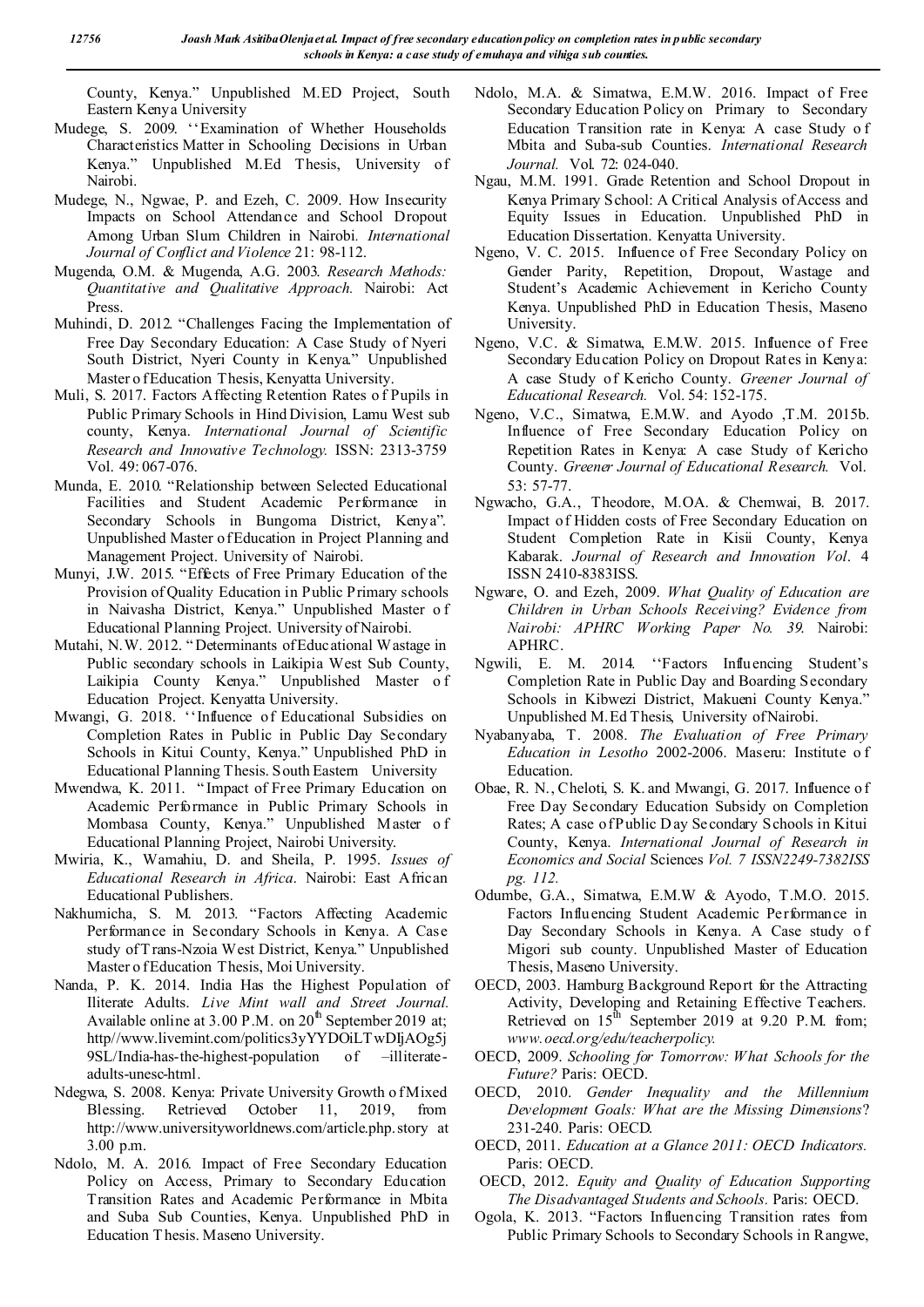Kenya." Unpublished M.Ed Thesis, University of Nairobi.

- Ohba, A. 2009. *Does Free Secondary Education Enable the Poor to Gain Access?* A study from Rural Kenya, CREATE Pathways to Access, Research Monograph No 21.
- Oliver, S., Kikechi, R.W. and Chepkwony, S.M. 2012. Influence of Free Primary Education Policy on Kenya Certificate of Primary Education Performance. An Empirical Study of Mt. Elgon Sub County Primary Schools. *Asian Journal of Education.* Vol. 2 1:2012.
- Oliver, S., Kikechi, R.W. and Geoffrey, M. 2011. Factors Affecting Transition Rates from Primary to Secondary School in Taita Taveta District, Kenya. *Journal of Education and Research.* Vol. 5 2:2011.
- Omandi, K. 2015. ''Contribution of Free Day Secondary Education to Promote Students' Completion Rates in Public Secondary Schools in Mvita Sub County, Kenya." Unpublished Master of Education Project, University of Nairobi.
- Orodho, J. A. 2003. Regional Inequalities in Education, Population and Poverty Patterns in Kenya*. Emerging Issues and Policy Directions, Population of Kenya. Journal.*

*Educational* and *Social Sciences*.

- Orodho, J. A. 2009. *Elements of Education and Social Science Research Methods*. Maseno: Kenezja Publishers.
- Osodo, J.M. 2010. "Socio-economic Factors Hindering Promotion of Secondary Education in Siaya County, Kenya." Unpublished Master of Education Thesis, Maseno University.
- Owino, K.O. 2014. " Influence of Free Primary Education Policy on Pupil Participation by Gender in Public Primary Schools in Rongo Sub County, Kenya." Unpublished Master of Education Thesis, Maseno University.
- Psacharopoulos, G. &Woodhall, M. 1985. *Education for Development*: *An Analysis of Investment Choice.* London: Oxford University Press.
- Psacharopoulos, G. and Woodhall, M. 2006. *Education for Development: An Analysis of Investment Choices.* New York: Oxford University Press.
- Republic of Kenya, 2004*. Educational Sector Strategic Plan and Implementation Practices:* 2003-2007. Nairobi: Ministry of Education, Science and Technology.
- Republic o f Kenya, 2005. Session Paper No. 1 o f 2005 on *a Policy Frame Work for Education, Training and Research.* Nairobi: Government Printer.
- Republic of Kenya, 2008. *Free Secondary Education Programme.* Nairobi: Government Printer.
- Republic of Kenya, 2010. *Emuhaya Strategic Development Plan*. Nairobi: Government Printer.
- Republic of Kenya, 2011. *Report on the Kenya National Population Census for 2009*. Nairobi: Government Printer.
- Republic of K enya, 2012a. *Task Force on the Re-Alignment of the Education Sector to the Constitution of Kenya 2010.*Nairobi: Government Printer.
- Republic of K enya, 2012b. Session Paper No. 14 of 2012 *on a Policy Framework for Education, Training and Research.*  Nairobi: Government Printer.
- Republic o f Kenya, 2012c. Ministry of Education Science and Technology. Free Primary Education Funds–Breakdown to Public Schools, 26*th*Jan 2012: Government Printer.
- Republic of Kenya, 2013*. Economic Survey*. Nairobi: Government Printer.
- Republic o f Kenya, 2014. *Basic Education Statistical Booklet*. Nairobi: Government Printer.
- Republic of Kenya, 2015. Economic *Survey*. Nairobi: Government Printer.
- Republic of Kenya, 2016. Economic *Survey*. Nairobi: Government Printer.
- Republic of Kenya, 2017. Economic *Survey*. Nairobi: Government Printer.
- Republic of Kenya, 2018. Economic *Survey*. Nairobi: Government Printer.
- Republic of Kenya, 2019a. Economic *Survey*. Nairobi: Government Printer.
- Republic of Kenya, 2019b. Session Paper No 1 of 2019*on a Policy Framework for Reforming Education and Sustainable Development in Kenya.* Nairobi: Government Printer.
- Rolleston, C. 2009*. The Determination of Exclusion: Evidence from Ghana Living Standard Survey. New York: Oxford* University Press
- Rono, K., Onderi, H. and Awino. J. 2013. Perceptions of Causes of Poor Academic Performance amongst Selected Secondary Schools in Kericho Sub County. Implications for School Management. Proceedings of the Fourth Conference of EMSK  $25^{\text{th}}$  -27<sup>th</sup> September 2013 at Kabarak University.
- Sisungo, Z. W., Buhere, P. and Sang, A.K. 2011. Innovation in Secondary School Management Practice for Efficiency and Development. *Kenya Journal of Education Planning, Economics and Management*. Vol. 3: 1-10.
- Shahinsha, B. K. 2010. Problems in Universalization of Primary Education in Pakistan. *Pakistan Atomic Energy Commission. Journal of 2010 Vol. 42, 147-155.*
- Sifuna, D.N. and Oanda, O.I. 2014. *Historical and Contemporary Trends in The Development of Education in Kenya.* Nairobi: Jomo Kenyatta Foundation.
- Simmons, J. & Leigh, A. 1983. *Factors Which Promote School Achievement in Developing Countries: A Review of the Research in The Education Dilemma.* England: Pergamon Press Ltd.
- South African B asic Education, 2011. *Report on Dropout and Learner Retention Strategy Department of Basic Education.* Portfolio on Committee on Education. Republic of South Africa. Retrieved on 30<sup>th</sup> September 2019 at 4.00 P.M. from; *http://www.edducation.gov.za/LinkClick.aspx?fileticket=j cSsYrHcME% 3D&tabid=358&mid=1261.*
- State University. 2002. Criticism of Public Education Inequality of Highly Bureaucratic Systems, Achievement-Based Outcomes, School Choice, Reform and After-Reform. Retrieved on  $20^{th}$  September 2019 at 2.30 **P.M.** from; *http://education.stateuniversity.com?pages/2341PublicEd ucatioCriticism.htm1#ixzz21kp31psL.*
- Steer, L. and Geraldine, B. 2010. *What Drives Donor Financing of Basic Education?* London: Overseas Development Institute.
- Sullivan, E,. & Rassel, G.R. 2009. *Research Methods for Public Administrators*. London: Longman.
- Suryahad, A. & Sambodho, P. 2013*. Assessment of Policies to Improve Teacher Quality and Reduce Teacher Absenteeism.* Jakarta: The SMERU Research Institute.